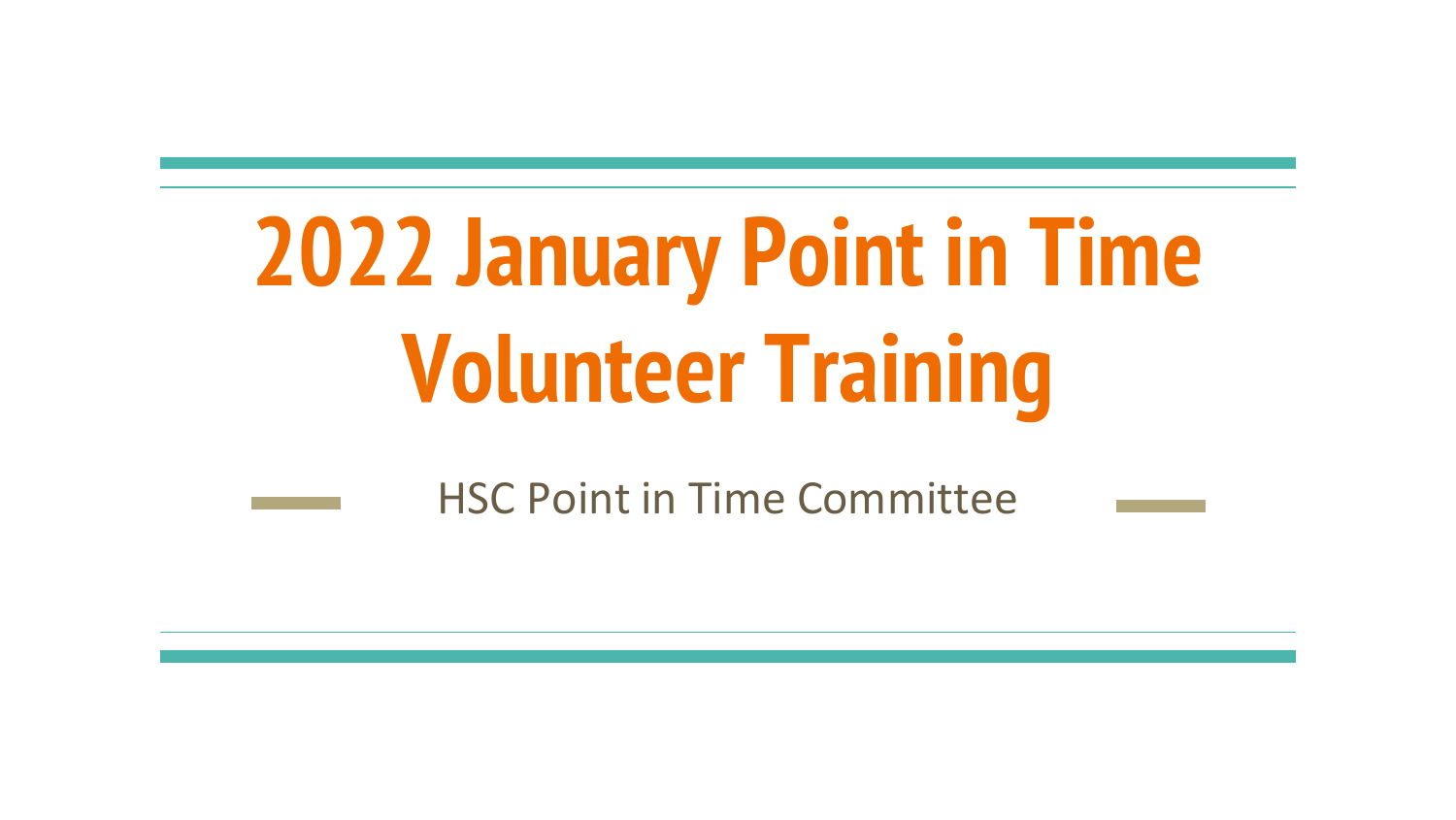#### **Welcome**

- *This meeting will be recorded. It is a public record subject to disclosure. By continuing to be in the meeting, you are consenting to being recorded and consenting to this record being released to public record requestors who may see you, your home and your family members in the recording. You have the option to turn off you camera and participate with audio only.*
- Please mute when you are not speaking. Callers can mute and unmute by pressing \*6.
- We will try to address some questions as we go. If you have a question, **type it in the chat** and send to "Everyone" or **raise hand** by clicking the "participants" or "more" option. Callers can raise and lower hand by pressing \*9 and unmute by pressing \*6.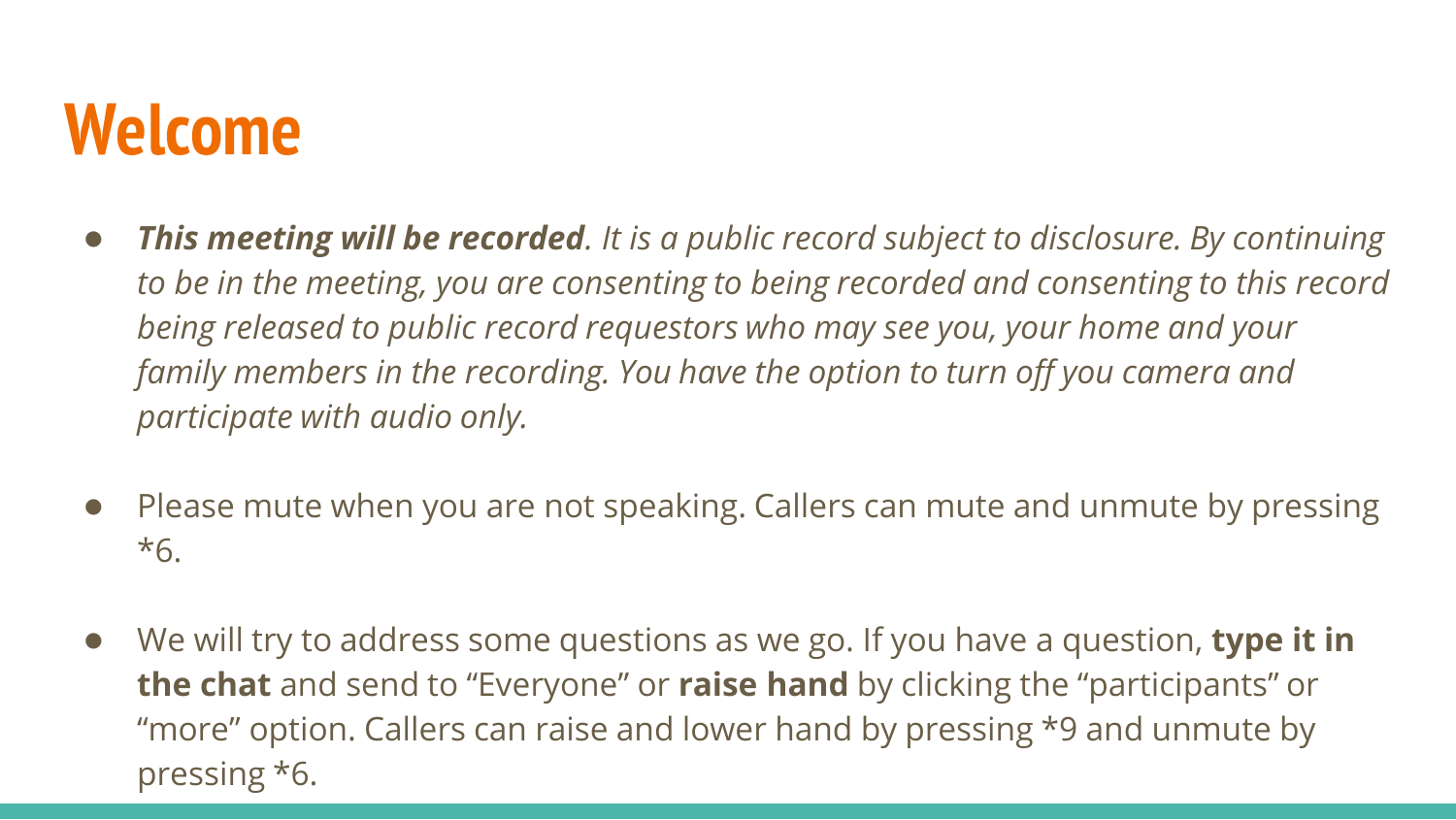#### **Point in Time Overview**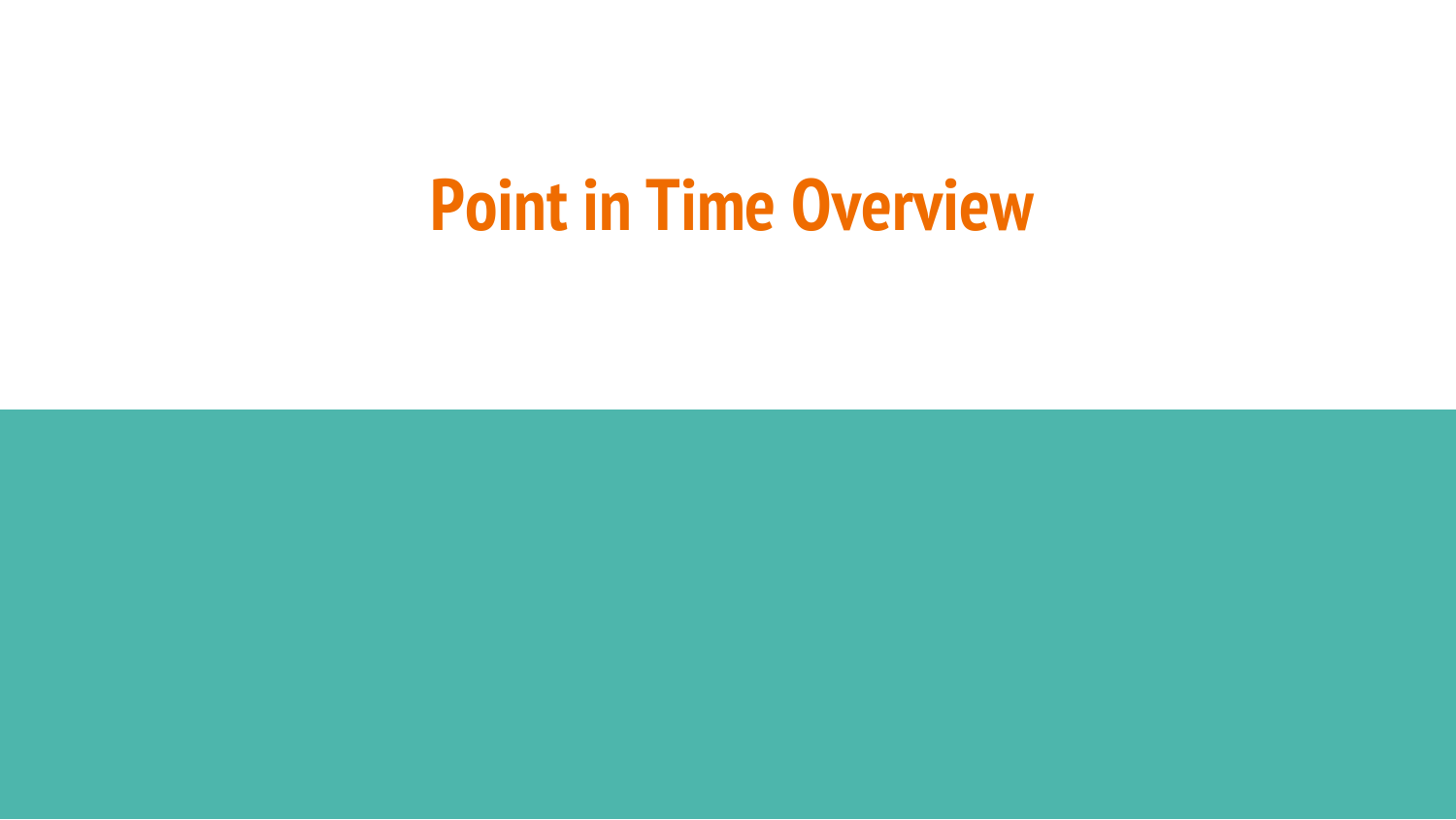### **What is Point in Time (PIT)?**

- A snapshot of people experiencing homelessness on a given night
- Done at the end of January across the United States by Continuum of Cares (CoCs)
- Wisconsin communities do it on fourth Wednesday in January
- Homeless Services Consortium (HSC) Point in Time Committee plans and implements for Dane CoC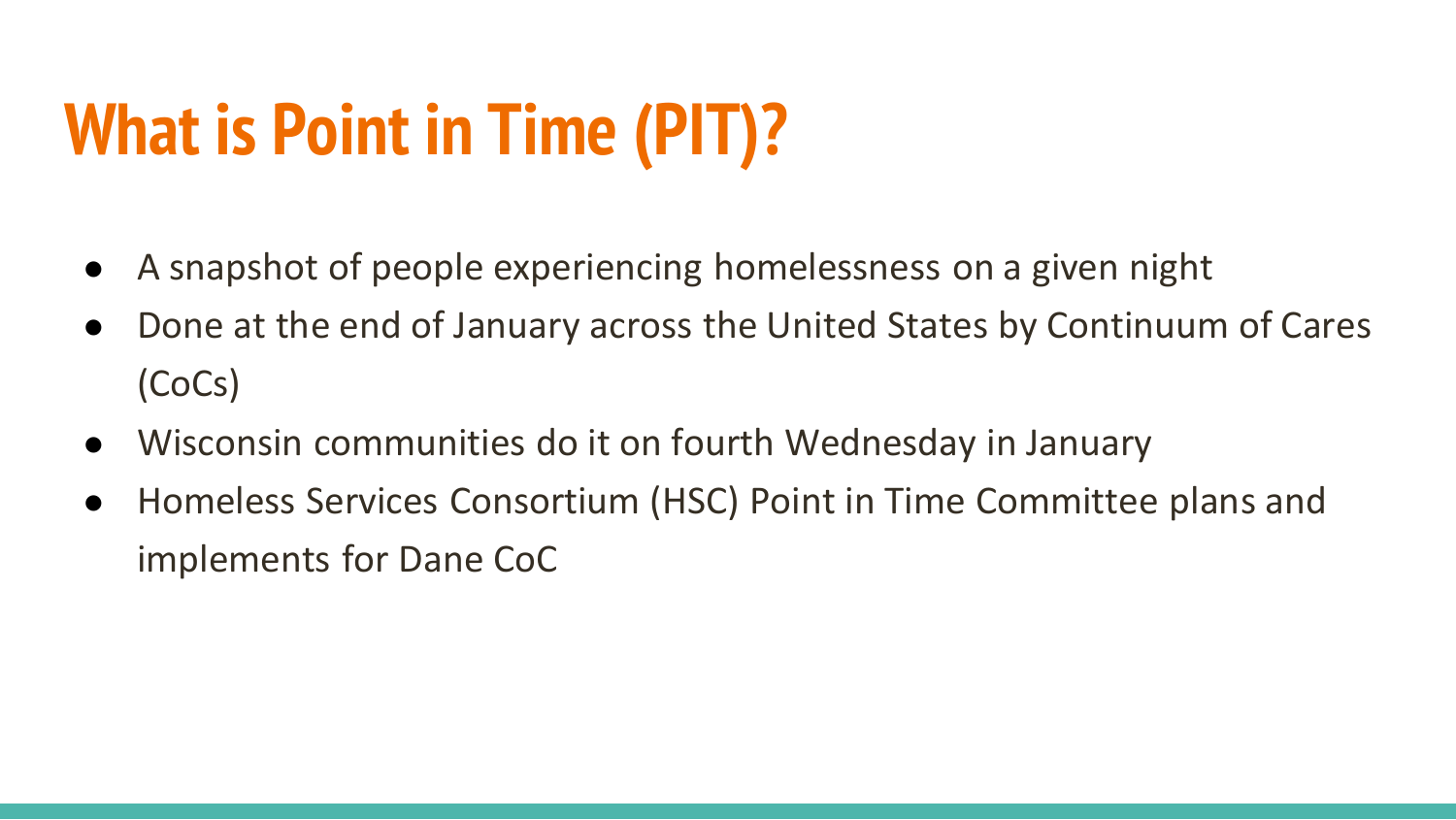#### **Why do we do it at the end of January?**

- Same timeframe for every community ensures consistency across the U.S.
- Same timeframe year after year ensures that trends are monitored appropriately
- Set for a night in winter because this can provide a more precise picture of who is unable to access emergency shelter or other crisis response assistance
- End of the month to ensure that people who can only pay for temporary housing for part of the month are generally included in the count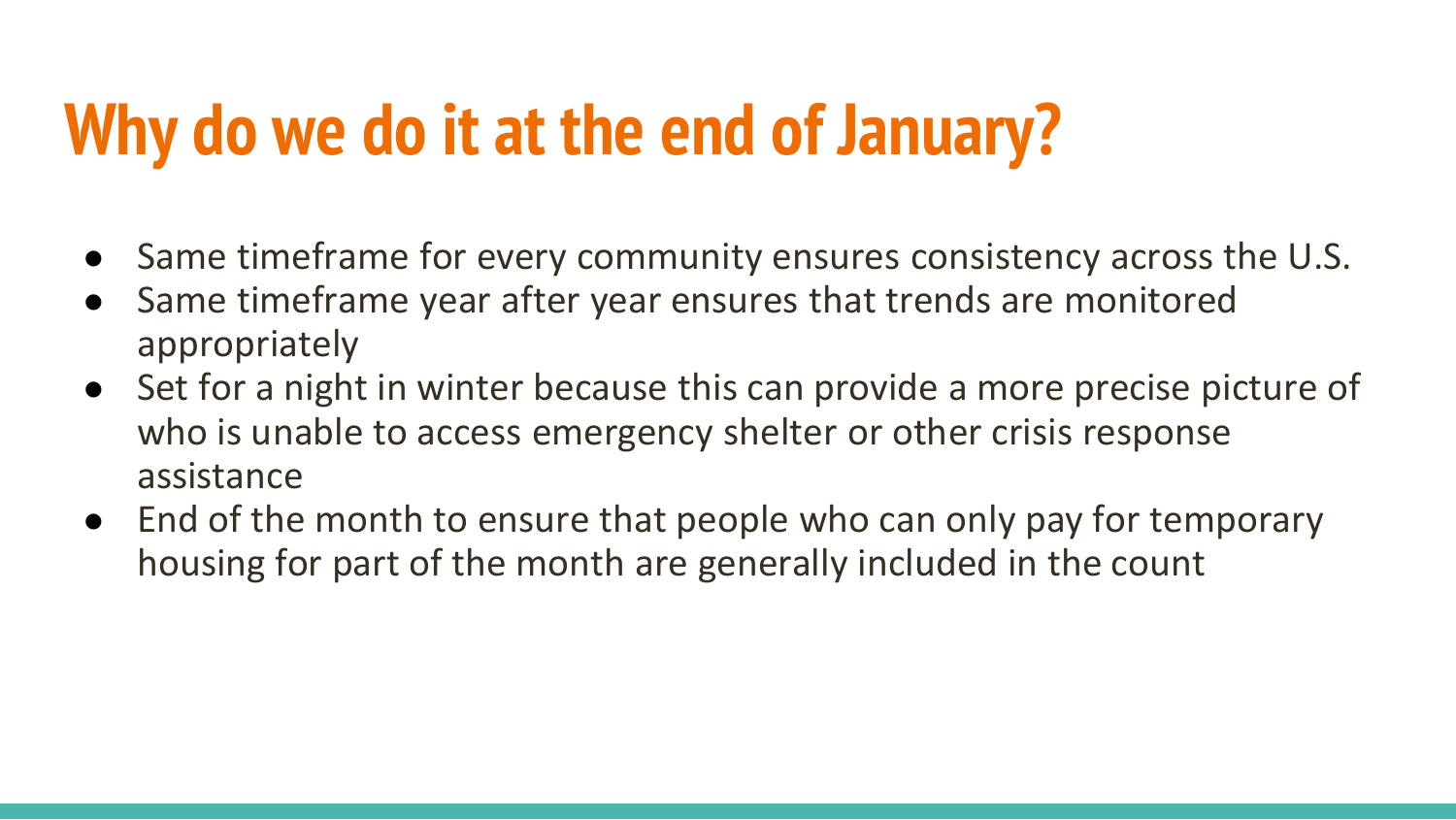#### **Who's counted in the PIT?**

#### **Sheltered** Count

#### **Unsheltered** Count

- Emergency shelters (including those using hotel and motel vouchers)
- Transitional housing
- Safe Havens
- $\cdot$  Car
- Park
- Abandoned building
- Bus or train station
- Airport
- Camping ground
- Parking Lot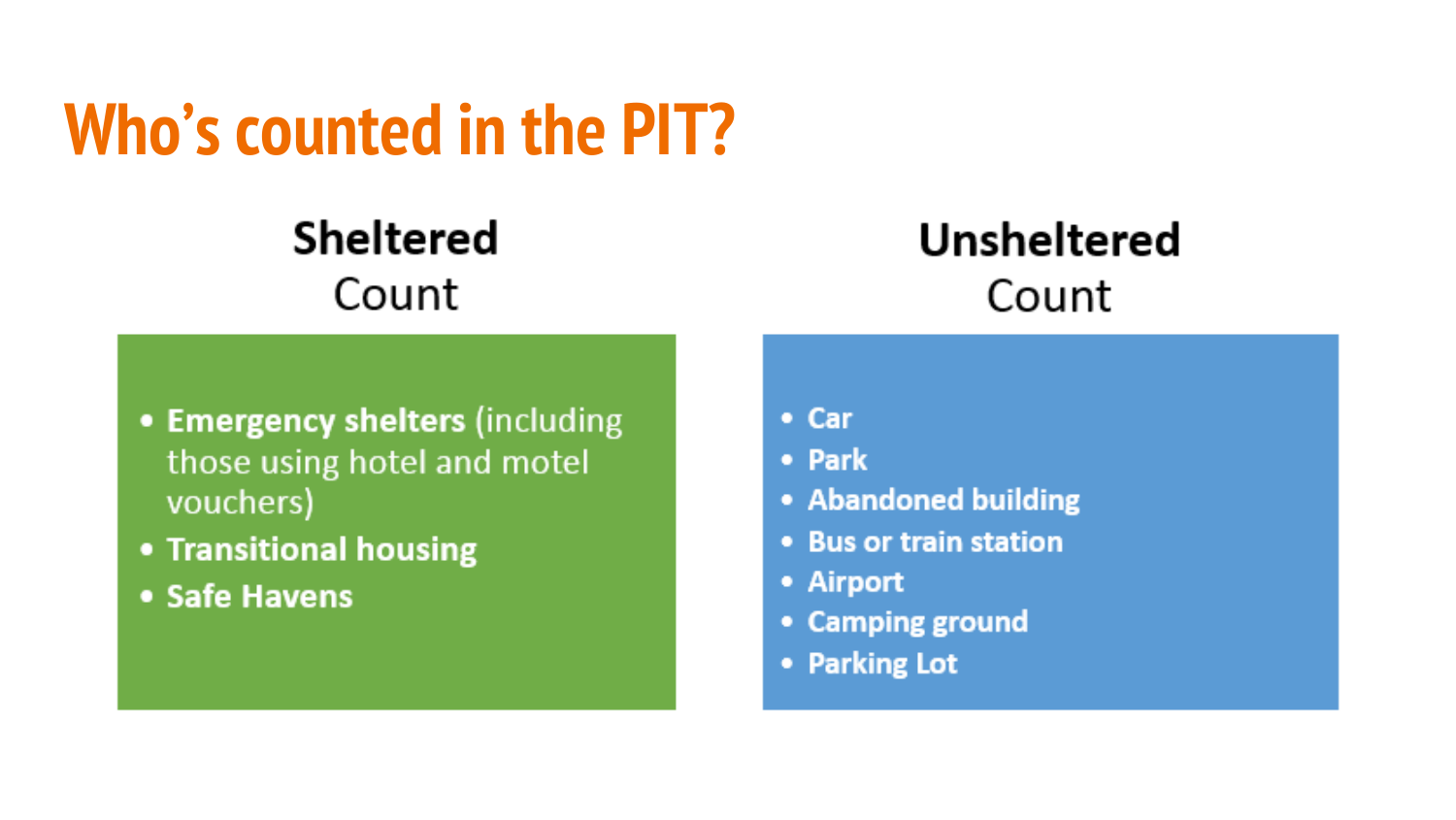### **Why do we do a PIT count?**



To measure and monitor trends and changes in homelessness on local and national levels



To help our community understand what resources we need and strategize the best ways to use them to end homelessness



To comply with federal regulations and requirements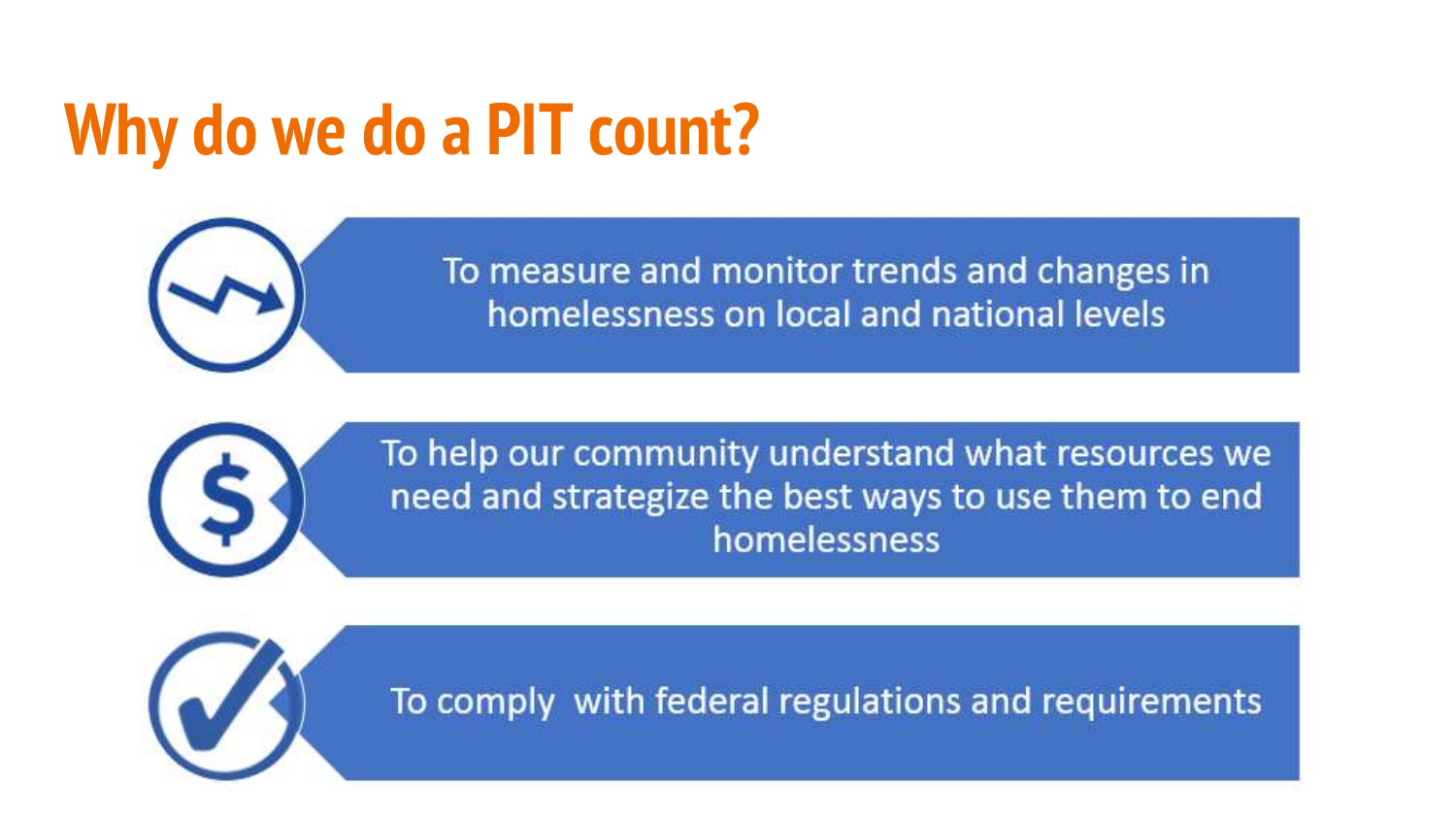#### **2021 January PIT Results**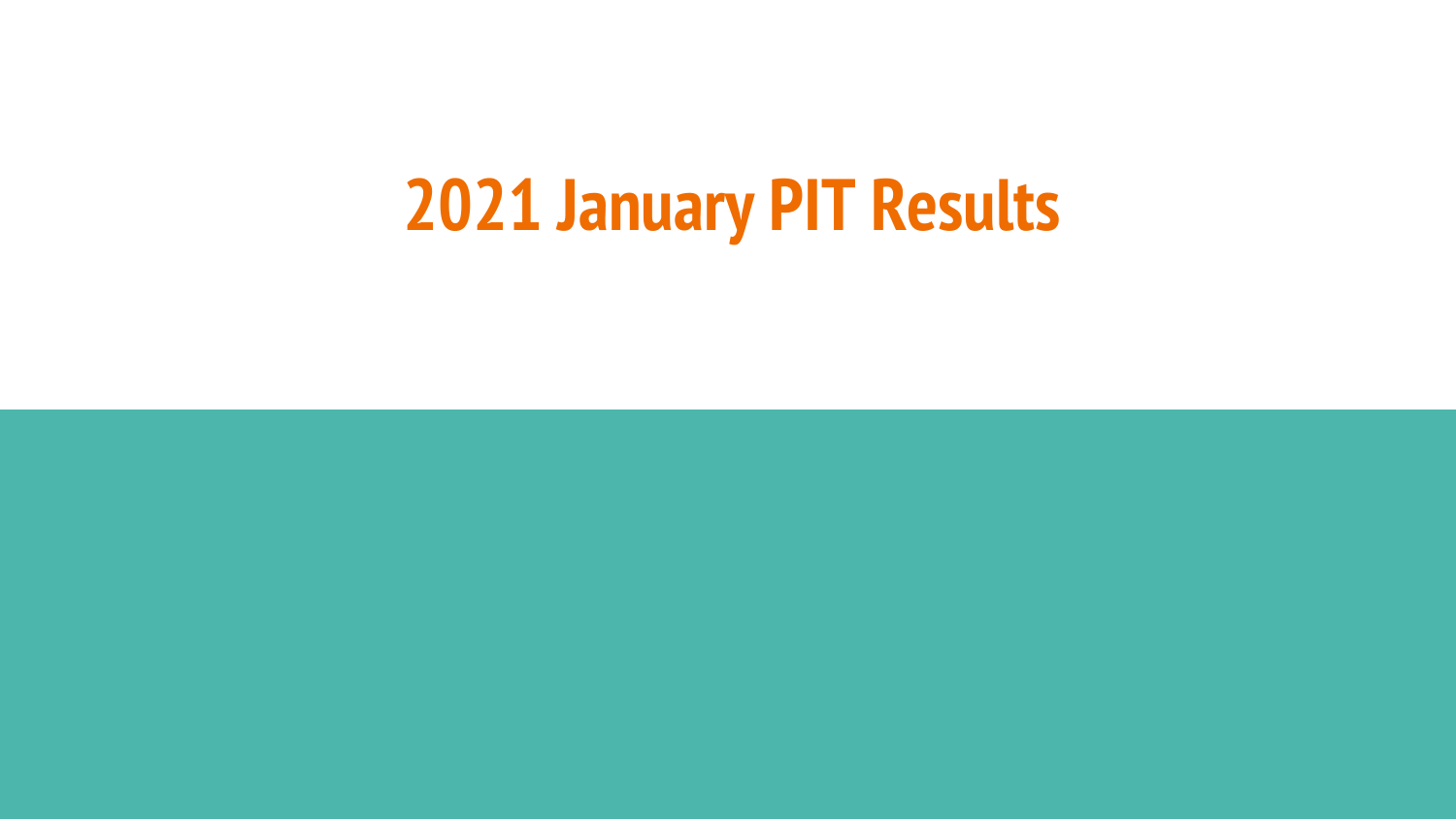#### **January PIT 2012-2021: by household types**



Singles: Persons in households without children

■ Unaccompanied youth: Persons in households with only children under age 18

Families: Persons in households with at least one adult and one child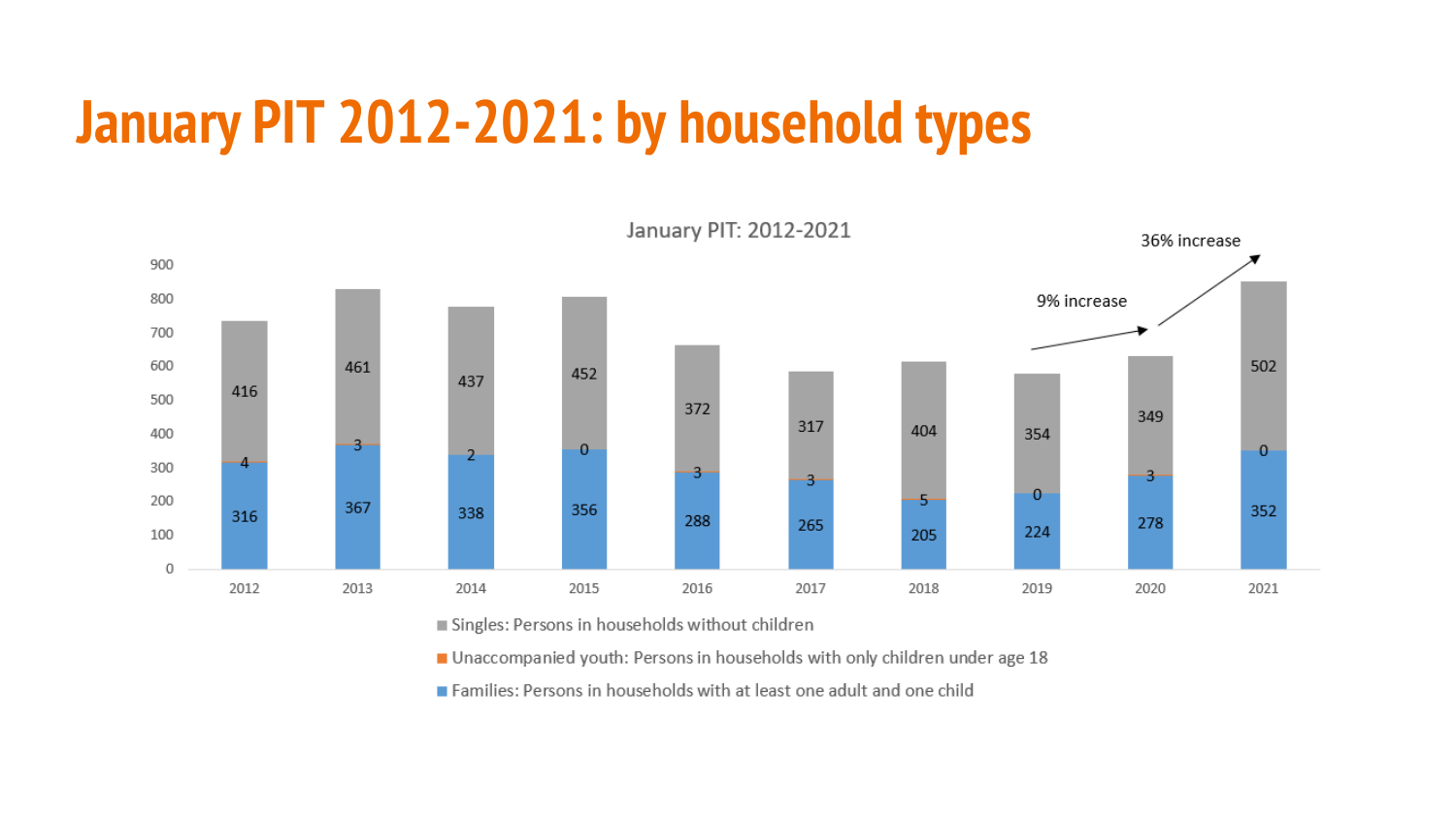#### **January PIT 2012-2021: by sleeping location**



Sheltered Unsheltered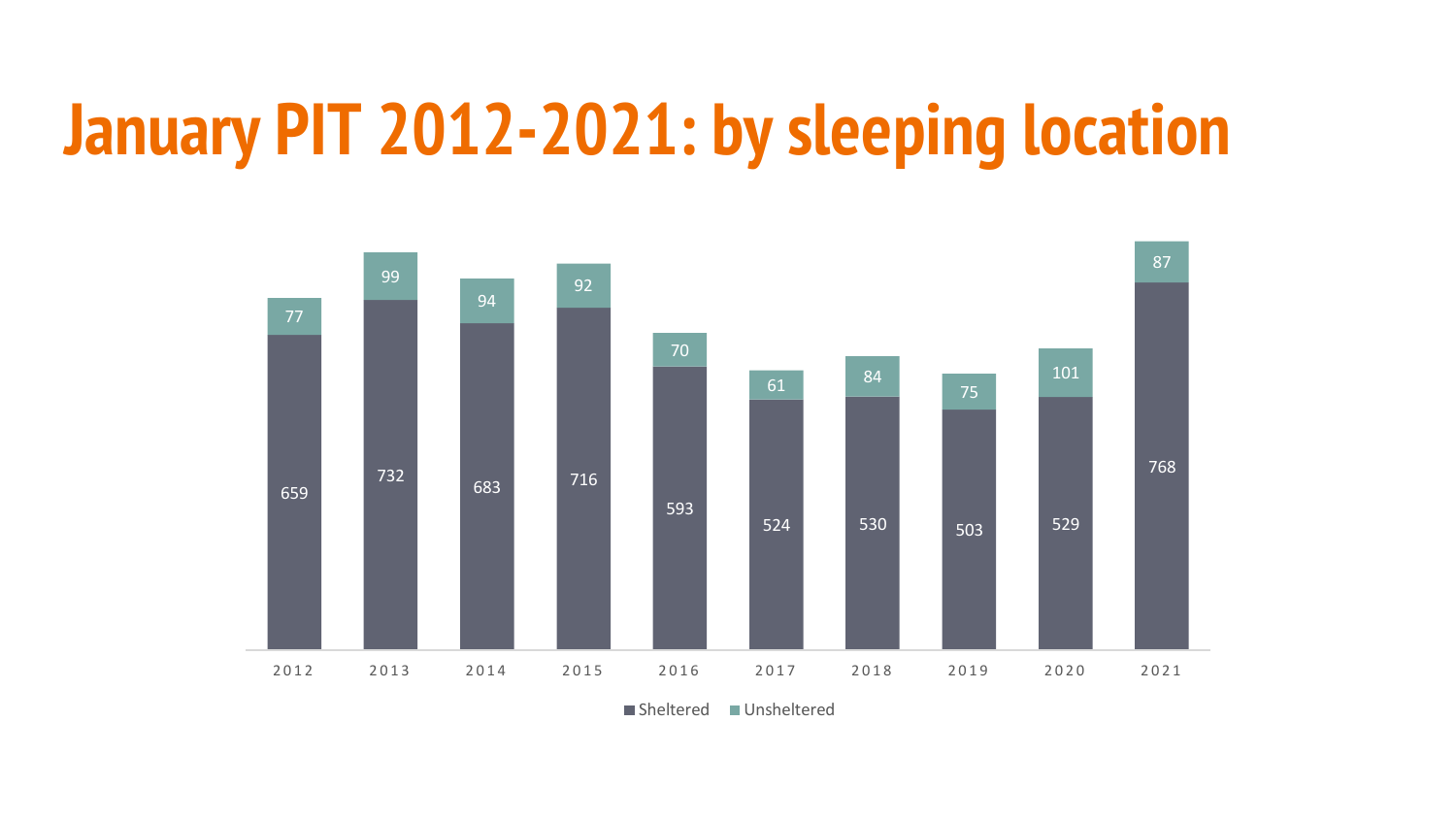#### **Unsheltered # typically triples in the summer.**

January PIT (Winter Count) July PIT (Summer Count)



COVID-19 Vunerable Population (Singles) Hotel

- Unsheltered: sleeping in places not designed for human habitation (e.g. streets, vehicles or tents)
- Sheltered: Sleeping in emergency shelters or transitional housing programs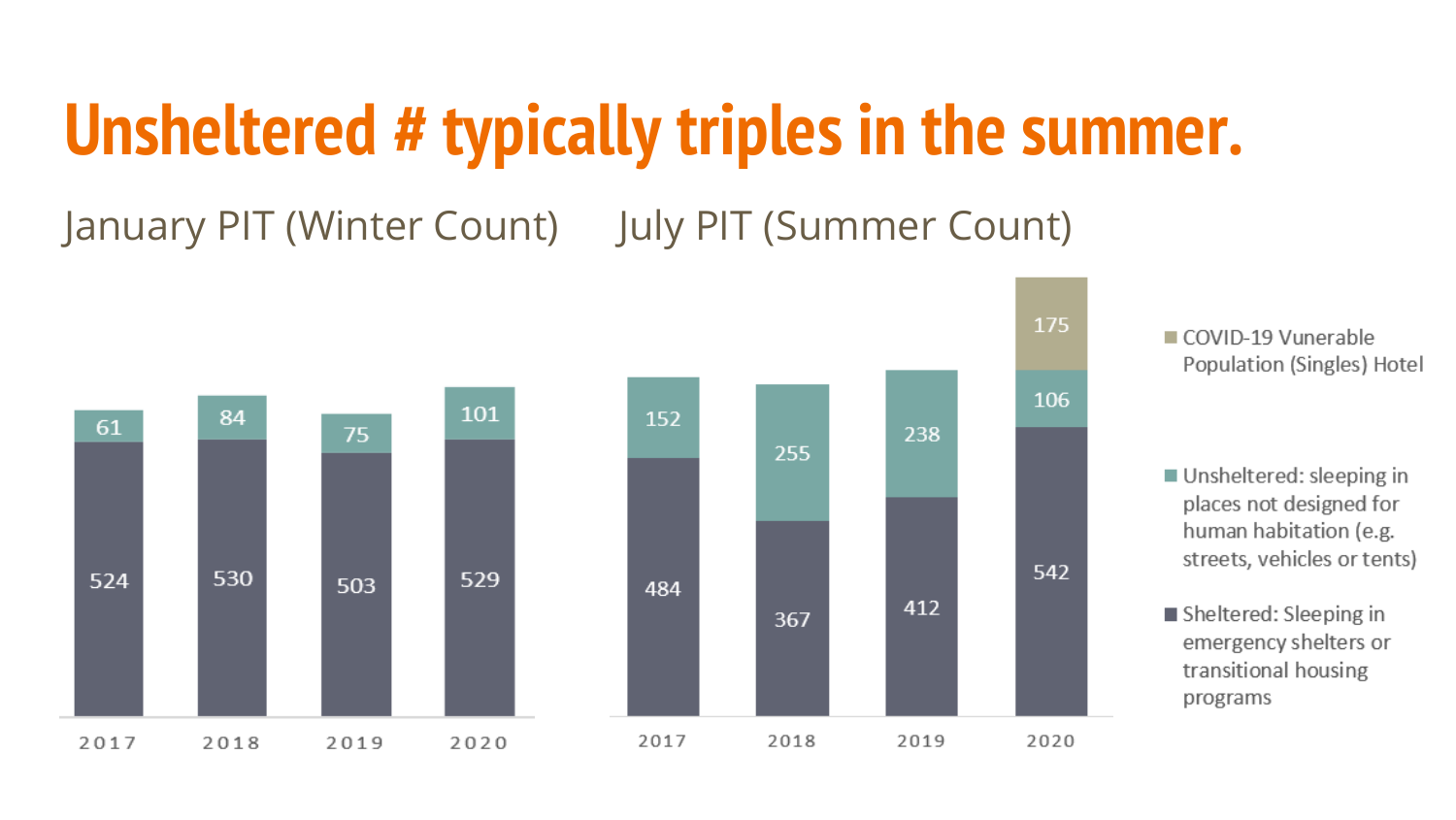#### **PIT is one of several ways to understand the level and trends of homelessness.**

**2021 January PIT** 

**FY 2020 Annual # in ES and TH**





persons

persons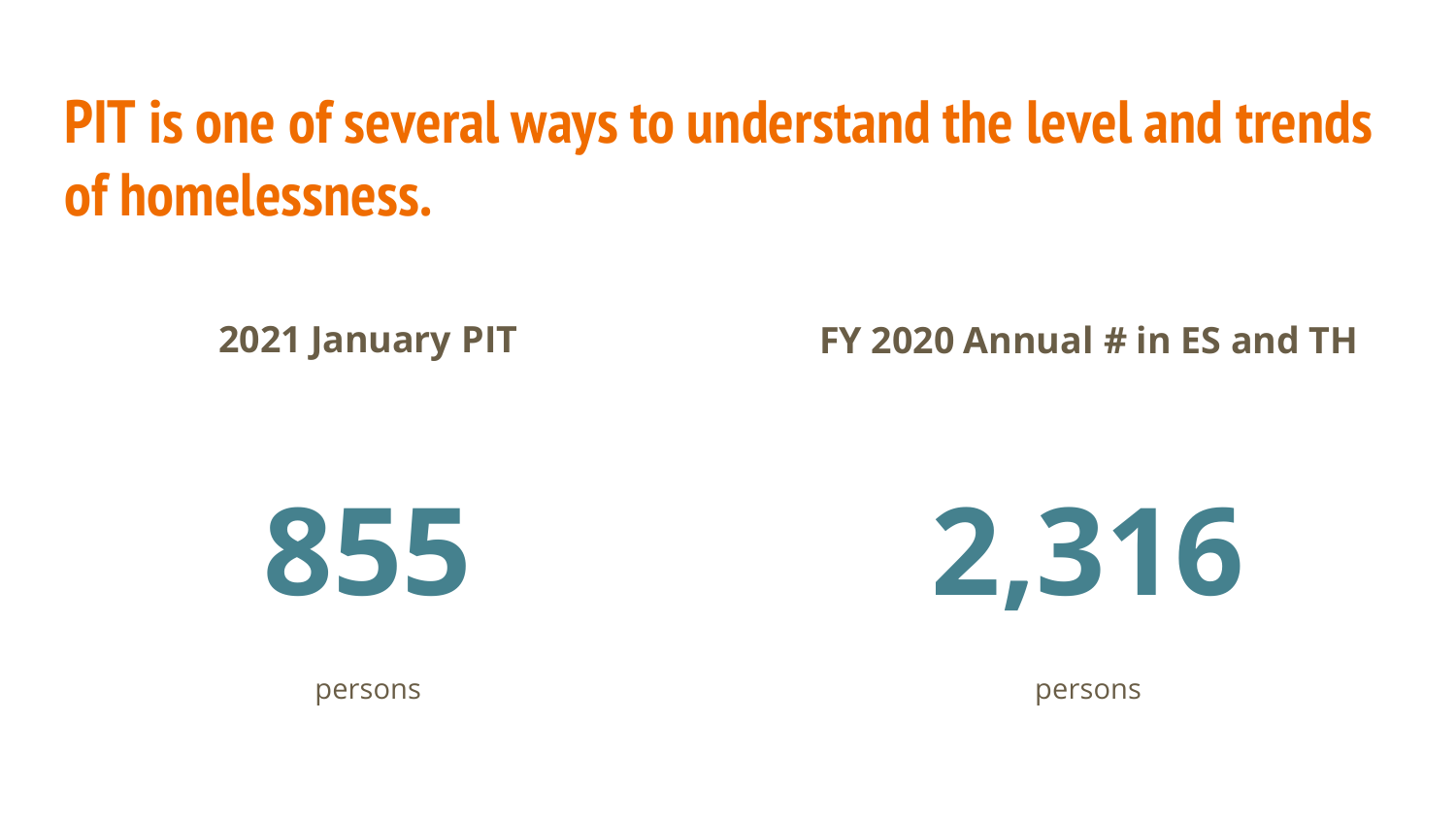#### **Unsheltered Count**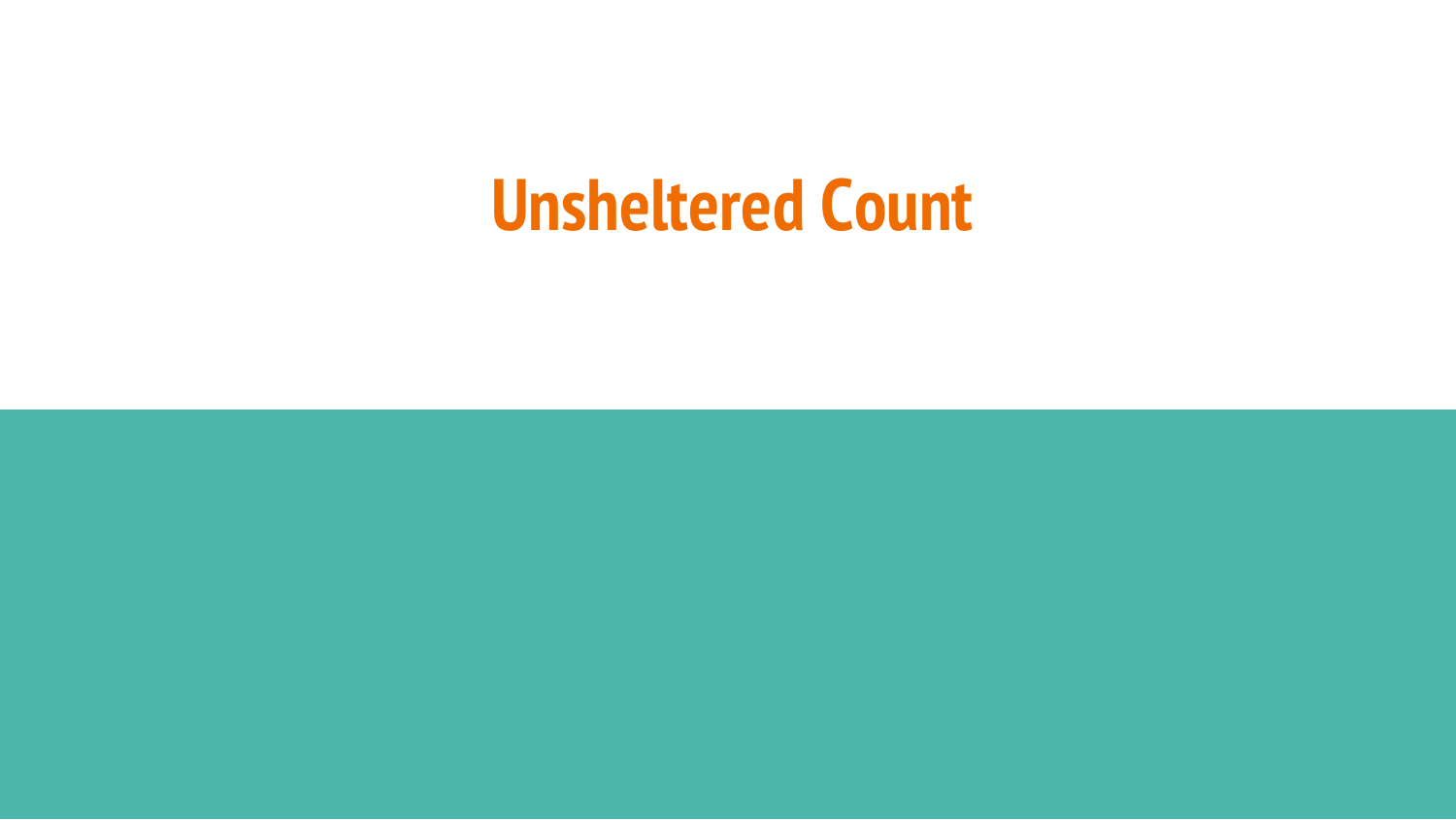#### **COVID-19 precautions**

- All volunteers are strongly encouraged to be fully vaccinated.
- All volunteers are strongly encouraged to get tested no more than 7 days prior to the count. Stay home if you have any COVID-19 symptoms on the night of the count.
- Volunteers are encouraged to observe symptoms for 14 days after the count
- Volunteers must bring masks and wear them during the count.
- Teams should remain six feet apart from each other and people experiencing homelessness.
- Teams should consider driving separately to known location to keep social distancing, if team members are not already working closely together.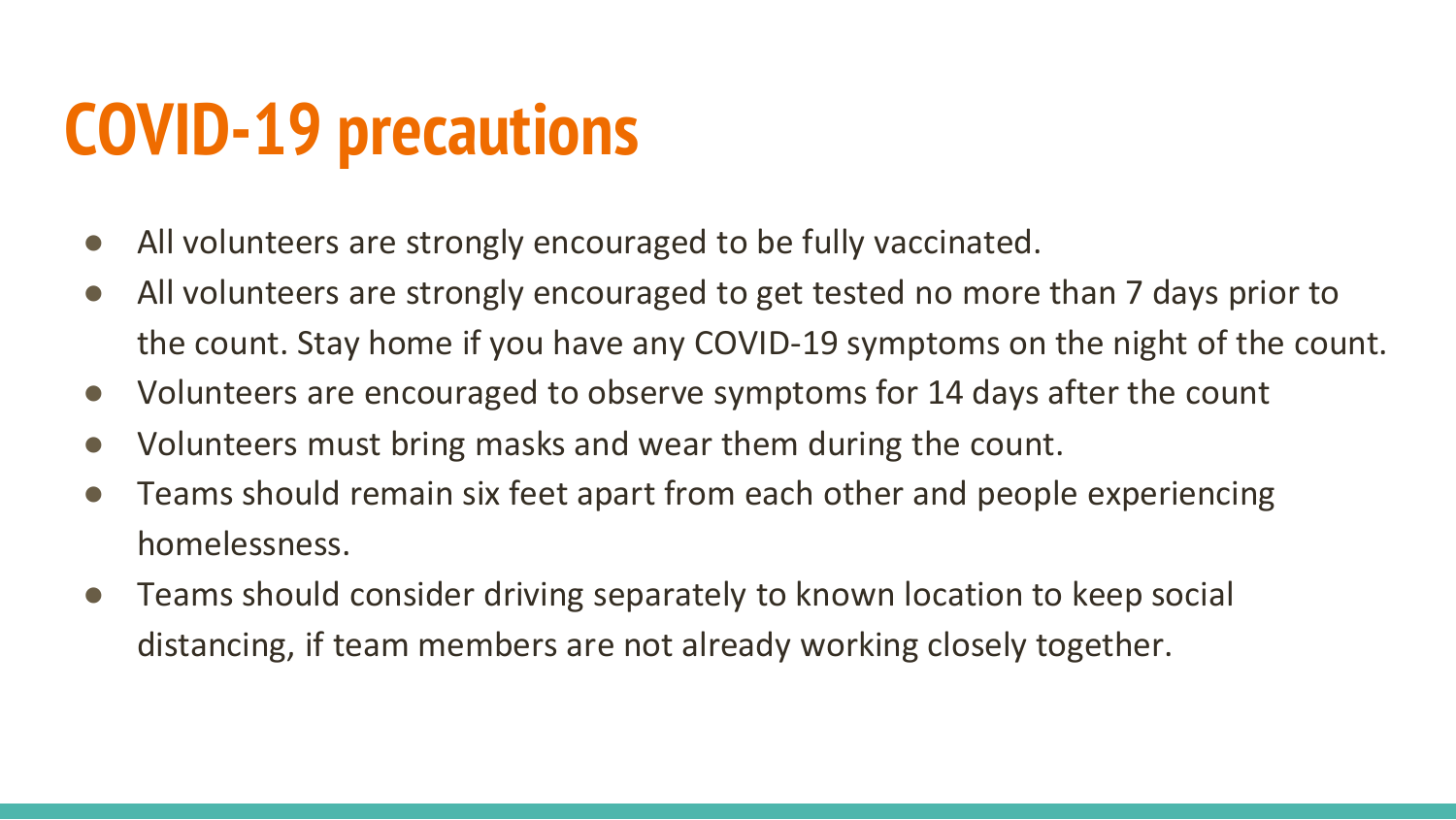#### **How do we conduct an unsheltered count?**

- Brief interviews with people who might be experiencing homelessness using a survey form
- Observation questions if an interview is not possible
- We'll get to the specifics of **what** information is collected and **how** to have conversations to collect it reviewing the survey forms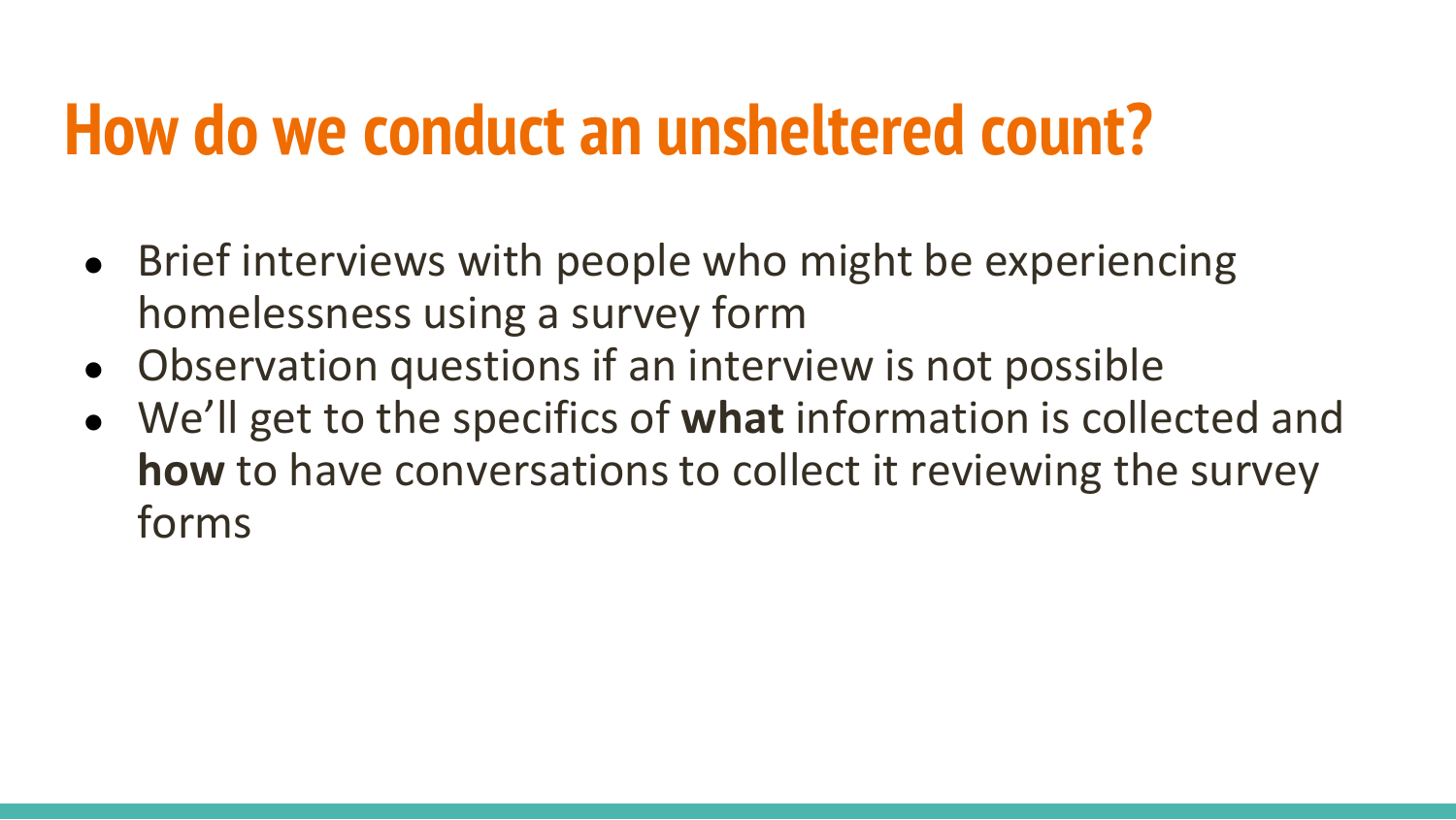### **Why do we do it at night?**

- There may be people who will sleep in unsheltered locations who are not yet out for the night.
- We want to capture people's *actual* sleeping arrangement, not where they *plan* to sleep at a future time.
- We don't want to only interview people who "look" the way many people assume those experiencing homelessness must look, which is hard to do during daylight hours.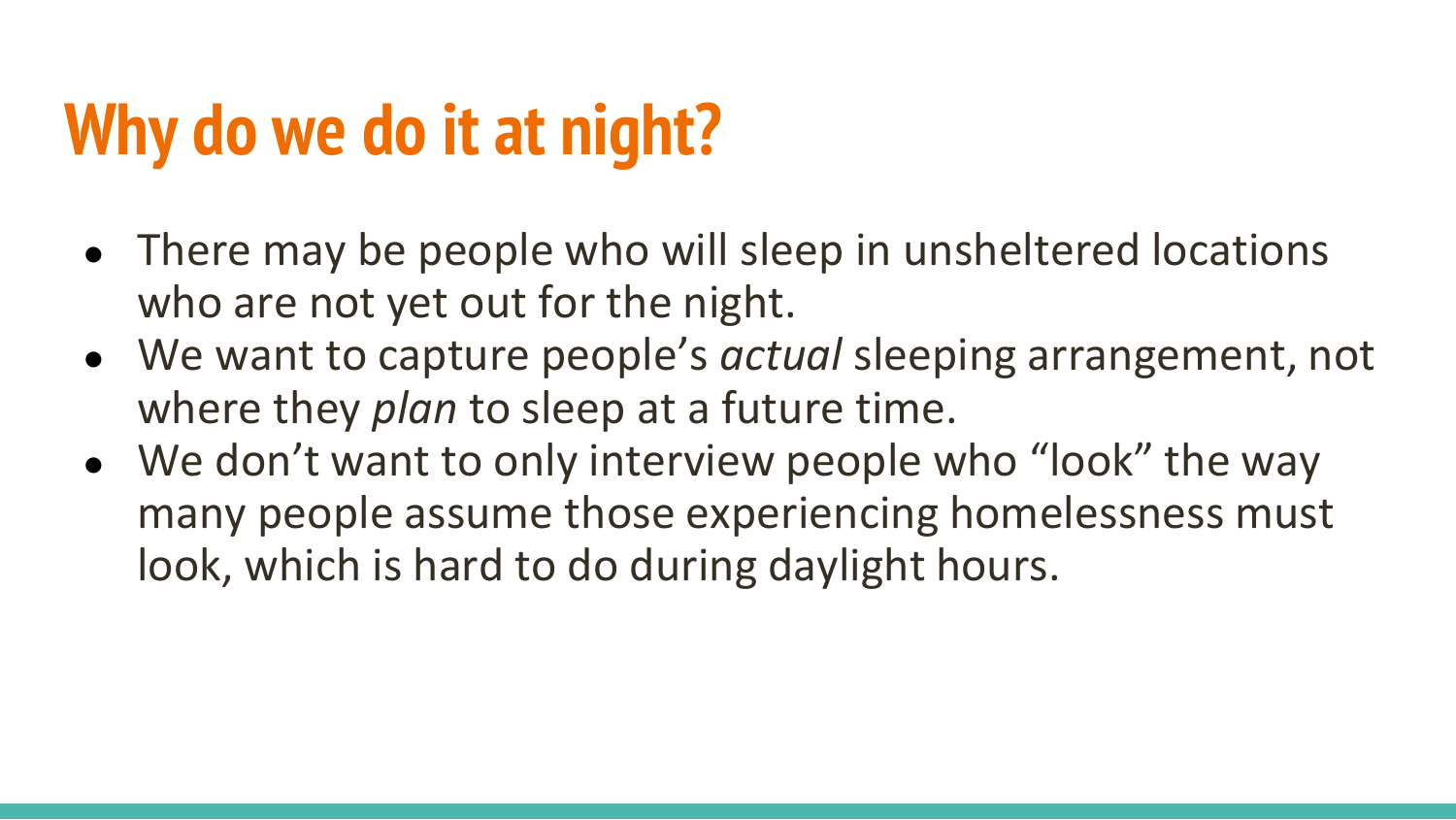#### **PIT Guidelines: Be respectful**

- Remember that even if it is outside, we are entering people's personal space in the middle of the night.
- Do not wake or startle people. Do not knock, peer into vehicles, or point a flashlight at people. Many people suffer from PTSD.
- Introduce yourself and explain what you are doing. You can use the following script in the PIT survey form: "Hello, my name is \_\_\_\_\_\_ and I am a volunteer for the Dane County Homeless Services Consortium. We are conducting a survey to count people experiencing homelessness to better understand the homelessness in our community and improve our programs and services. Your answers will be combined with the answers of other people and your individual information will remain confidential. Can I have about 5-10 minutes of your time?"
- If there are group of people, be mindful of privacy.
- Everyone has the right to refuse to answer any or all of your questions.
- Genuinely thank people for participating and being giving of their time.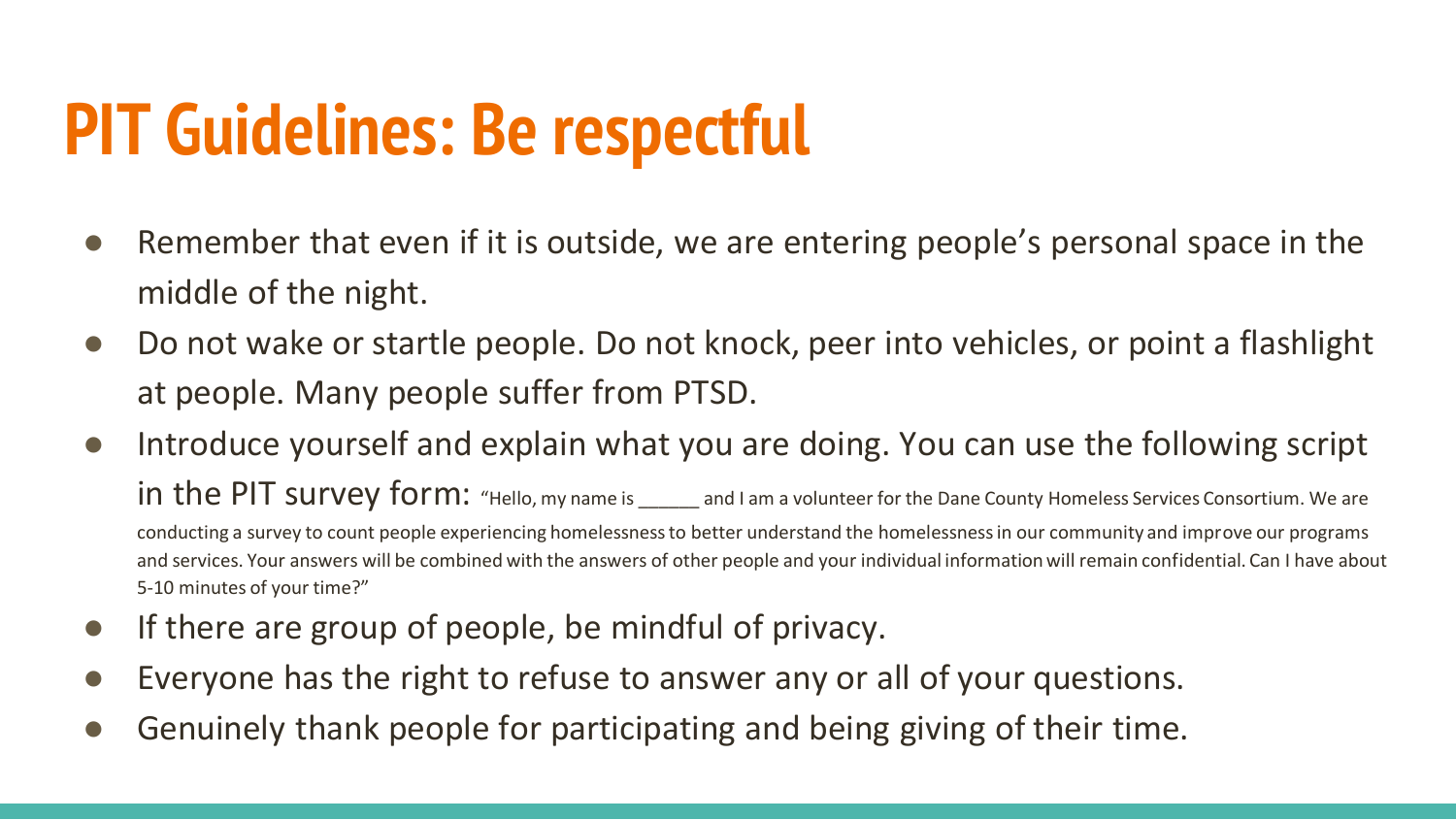#### **PIT Guidelines: Be safe**

- Remote and potentially unsafe sites are identified as "Remote (R)" in the map and will be visited by experienced outreach workers on the following day (post count). If the location on your list appears unsafe, get out and inform Sarah Lim (slim@cityofmadison.com) the next day.
- Stay together. Never allow a single team member to be unaccompanied even to return to the car or use the bathroom.
- Assign a team member to be watchful of what is happening around the team, particularly in isolated areas.
- Know your location at all times.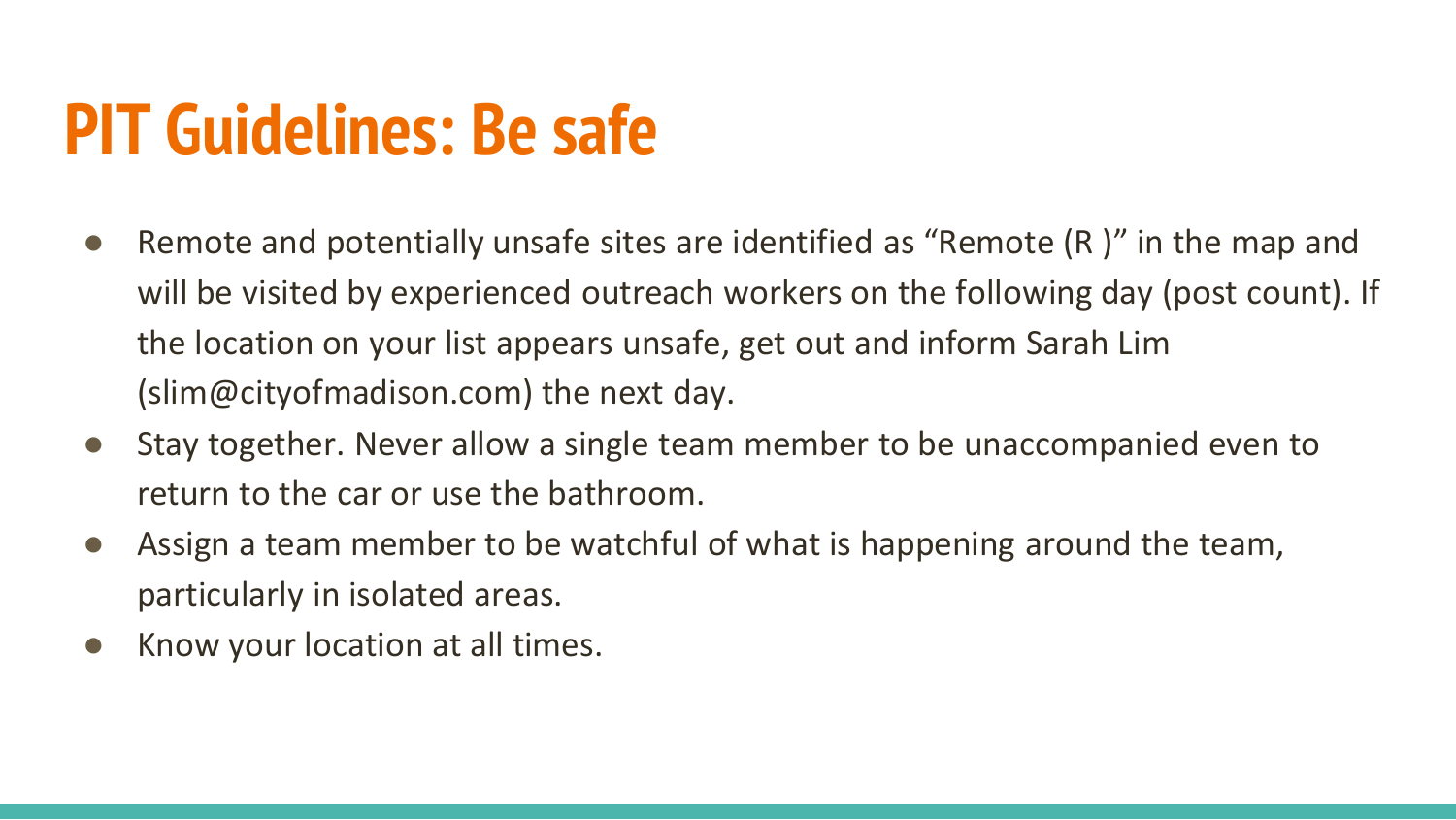### **Be safe (continued)**

- Keep a barrier (clipboard, backpack, face sideways) between you and individuals you are surveying.
- Wear the lanyards provided.
- Never touch people. Some people may ask for or attempt to hug you. Position yourself to respectfully deflect this.
- If you happen upon someone who appears to be in significant distress, lacking consciousness or possibly overdosed, team leads will make a decision on what steps should be taken, including administering Narcan and calling 911.
- Do not directly intervene in situations that escalate to violence. Team leads will decide whether to call 911.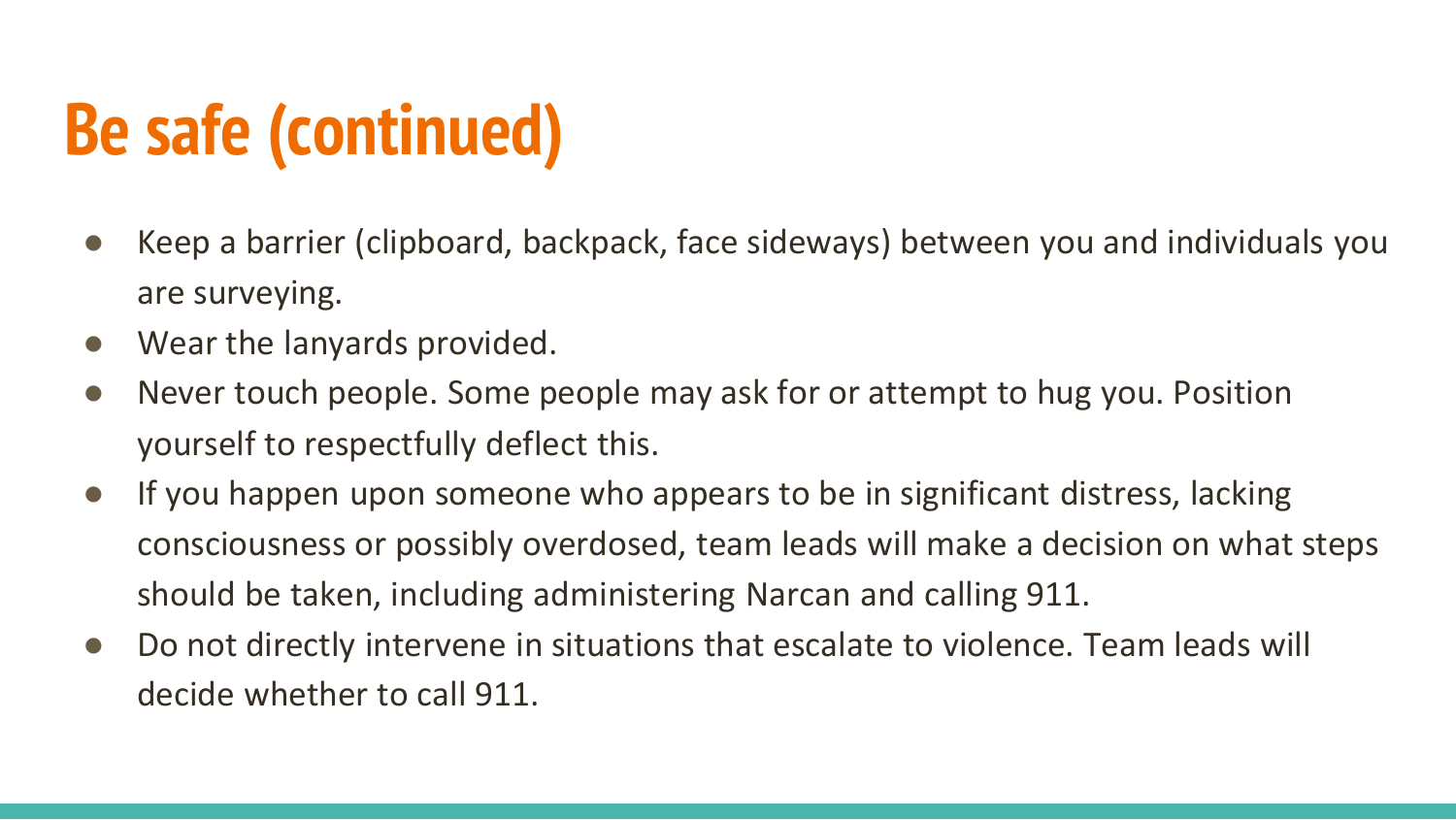#### **Step 1: Approach & Introduction**

- Approach the person and introduce yourself
- If you are not sure if they are experiencing homelessness...



Hi, my name is [name]. We're out here trying to talk to folks who might not have a safe place to sleep tonight. Do you have a safe place to sleep tonight?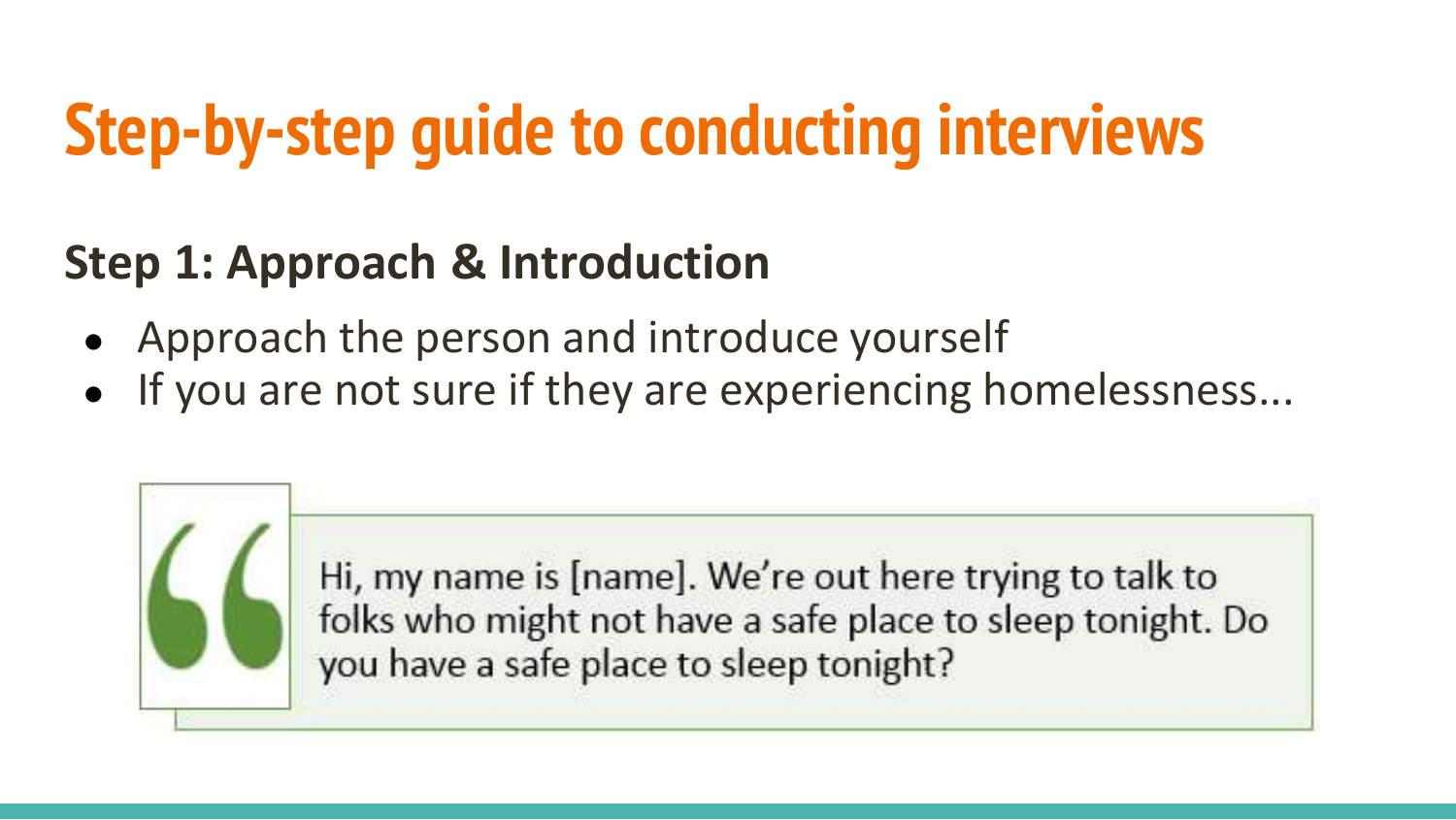#### **Step 2: Explain what you're doing & get consent**

- Explain why you're there, using the script in the survey form
- If they consent to answering your questions, continue with the interview.
- If they don't consent, thank them for their time, offer a gas card, and complete observation questions.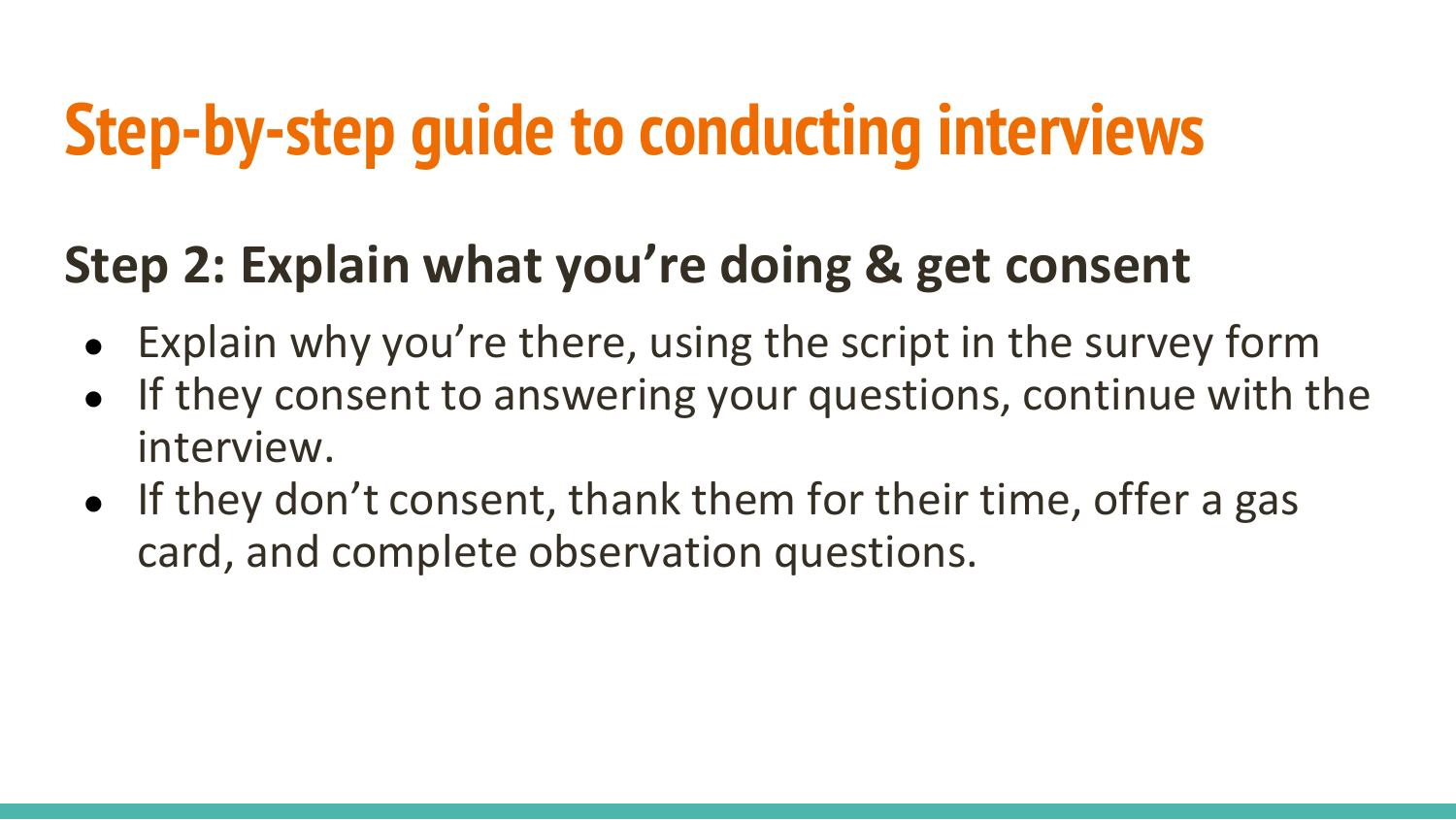#### **Step 3: Conduct the interview using the survey form**

- Introduce team members
- Specifically introduce a team member who will take notes or enter into Google Form, if not done by the interviewer
- Ask all questions in the survey as they are written
- Children in family households: only their initial, age, gender and ethinicity need to be asked.

(Review Survey Form)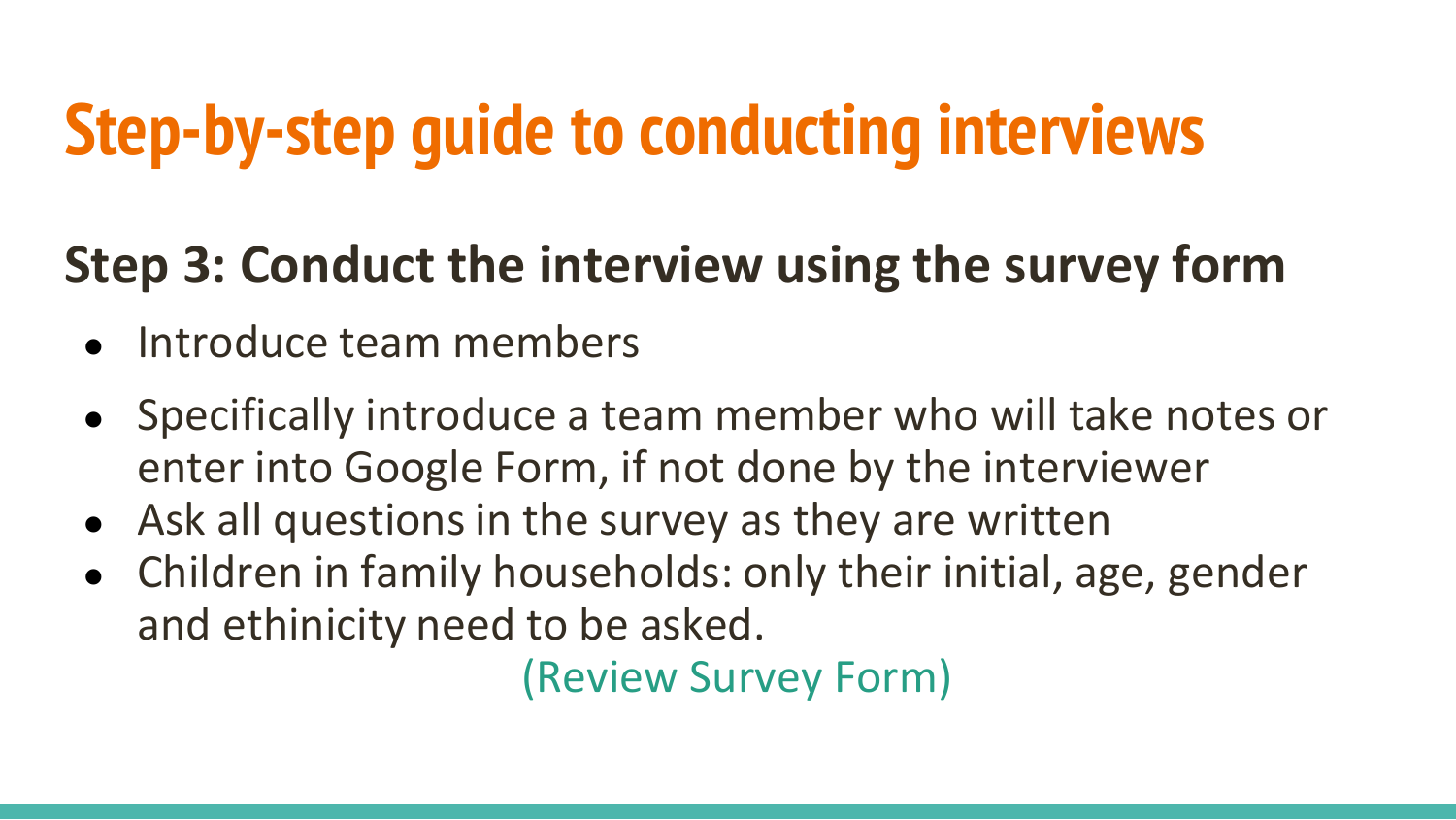#### **Step 4: Closing the interview**

- Thank the person for their time
- Offer everyone a resource brochure
- Offer everyone gas cards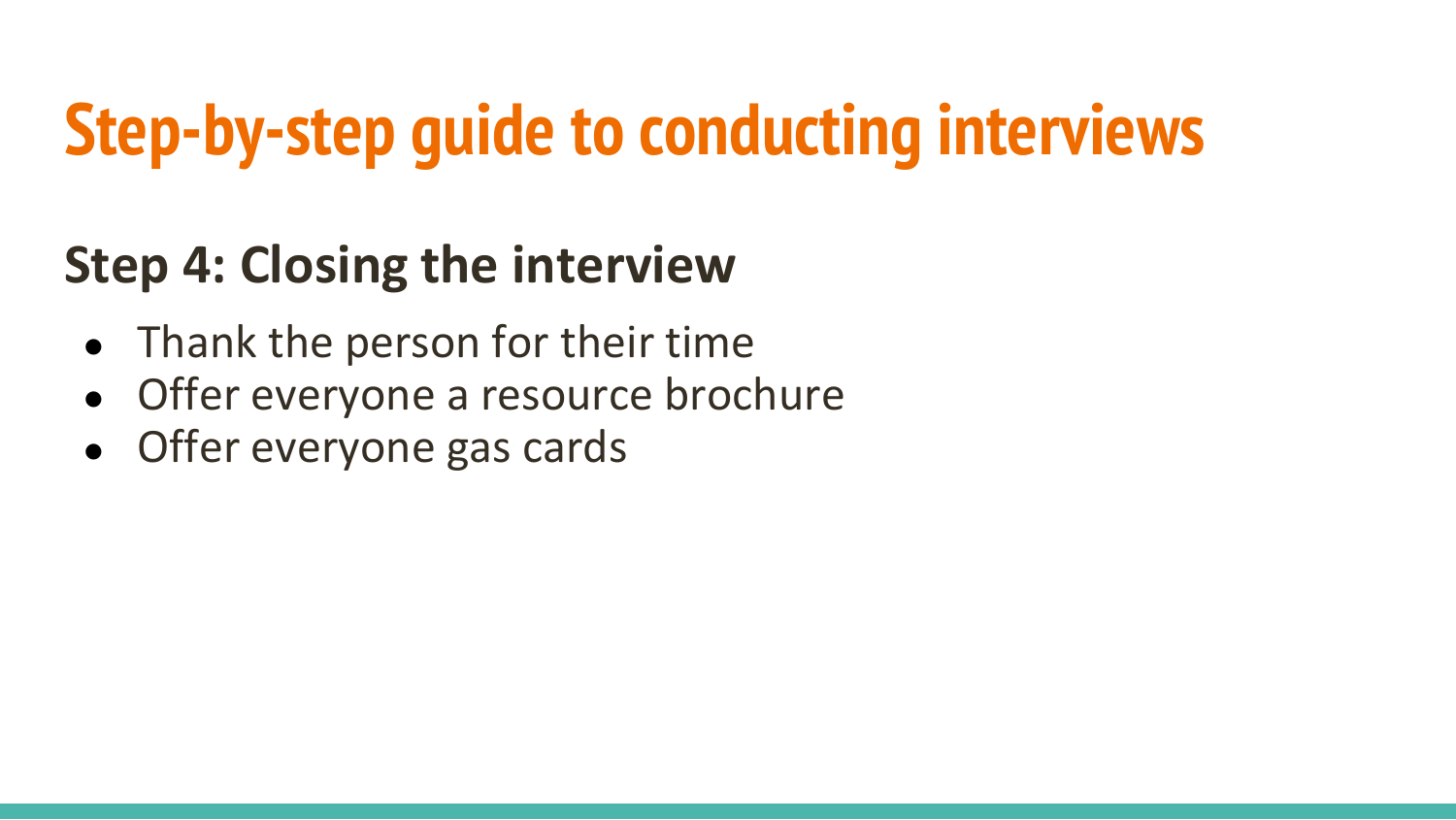#### **Step 5: Recording what you heard and observed**

- Walk away from the person interviewed to a safe place
- Take a couple minutes to double check that you've completed the whole survey form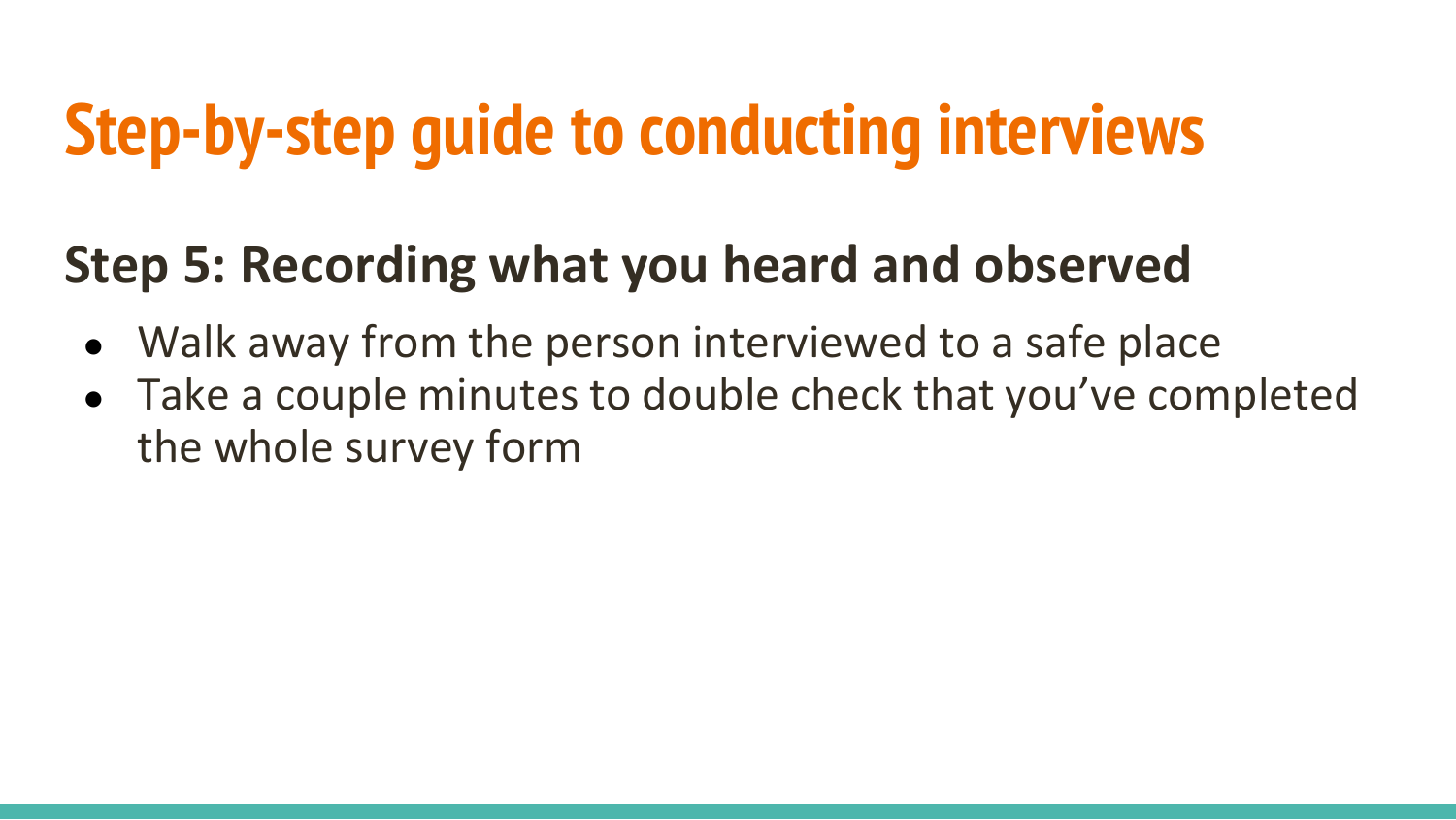#### **If someone was sleeping and you couldn't do the interview**

Answer the observation questions in the PIT Unsheltered Count Form marked with red lines (Q 1, 2, 4, 6, 7, 8) as best as you could.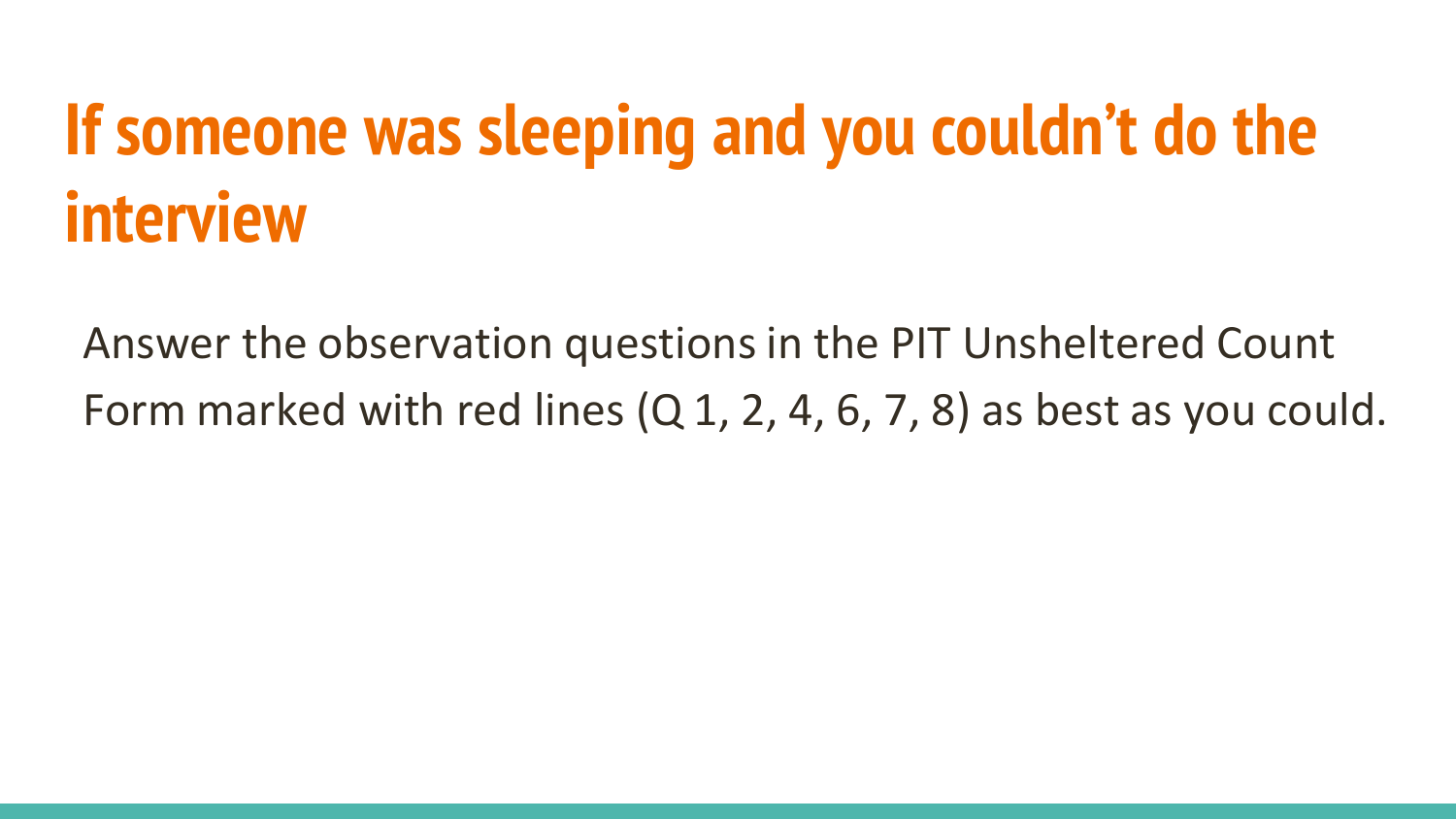#### **How to identify a vehicle residence**

If a vehicle exhibits three of the six following characteristics, then it will be considered a vehicle residence.

- The view through the front to rear windows is blocked
- The side and/or rear windows are blocked by sheeting, panels, and/or curtains to restrict visibility on both sides
- There is evidence of unfrozen condensation on windows
- At least one window is partially open
- There are items often associated with vehicular residency such as generators, bicycles, or storage containers externally secured
- There are unusually large volumes of possessions, sometimes appearing to be "refuse" (often in bags), within or near the vehicle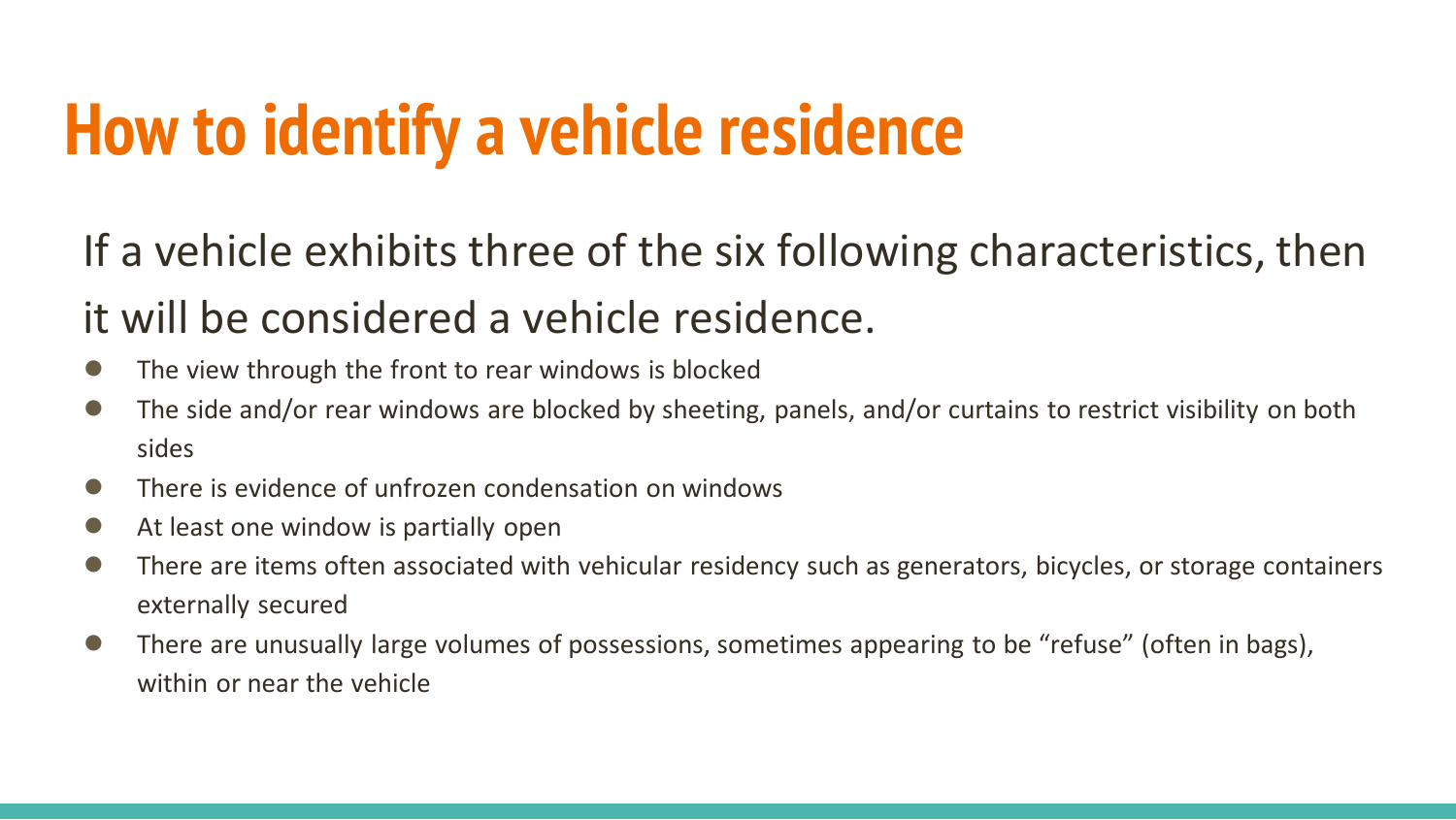#### **How to count a vehicle residence**

If you identified a vehicle residence, approach the vehicle and attempt to speak with a person inside. Do NOT knock or peer into vehicles.

- If a person responds and gives consent, complete a full survey.
- If a person responds but does not consent, complete observation questions.
- If you can see or hear a person inside the vehicle, but the person does not respond, complete observation questions.
- If you cannot see or speak to a person inside the vehicle, do NOT count them. Instead, alert the post count teams by entering the information on shared Googledoc so that the post count teams could check back the following morning.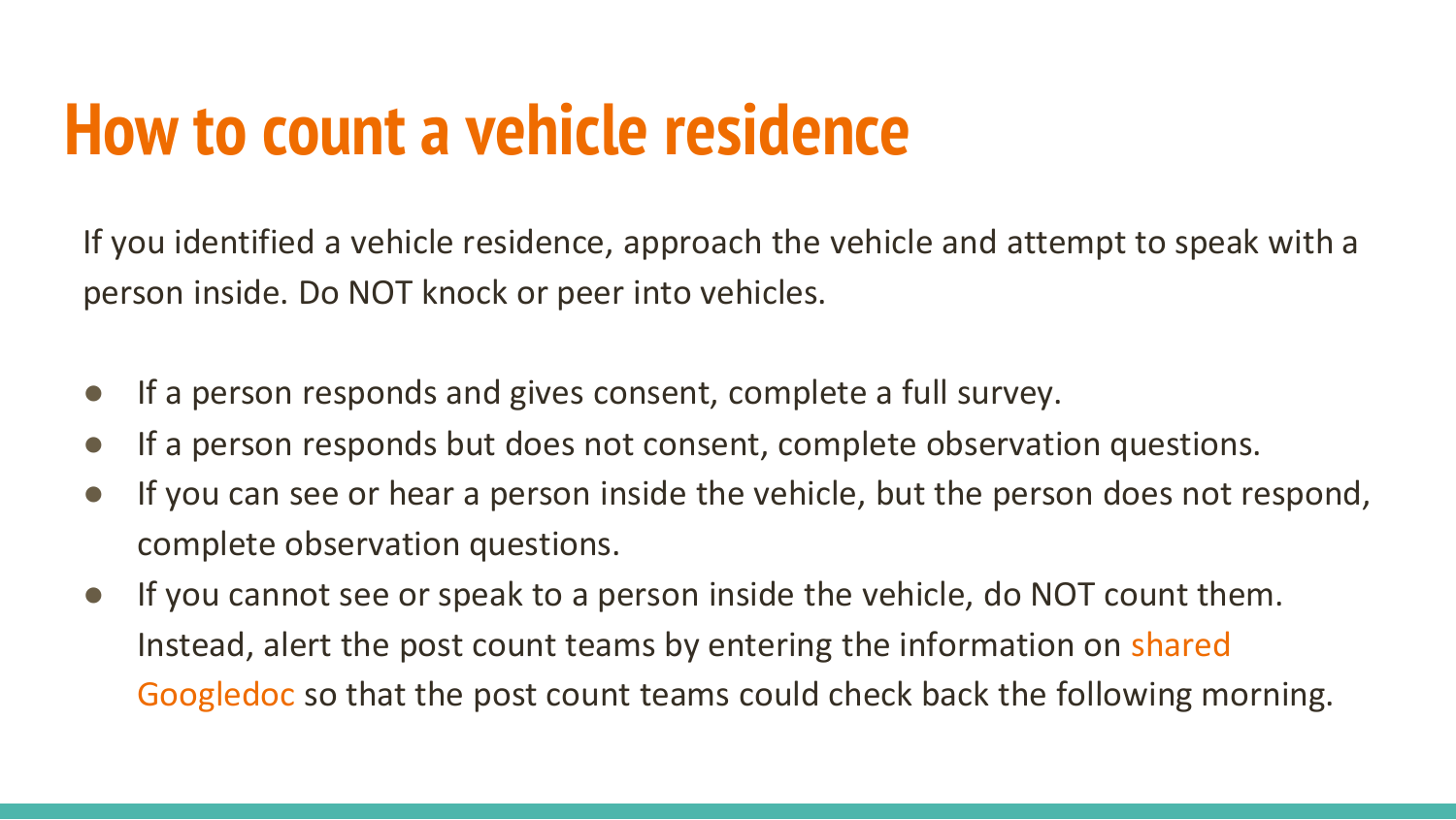#### **Post Count Teams: 1/27 (Thu) Morning**

- Check the shared Googledoc around 6am on Thursday to identify locations to visit.
- It is possible that you may not have any locations to check, depending on how overnight counts went.)
	- If a person responds but does not consent, complete observation questions.
	- If you can see or hear a person inside the vehicle, but the person does not respond, complete observation questions.
	- If you cannot see or speak to a person inside the vehicle, do NOT count them.
- Update the status on the shared Googledoc (e.g. found the vehicle, did not see or hear anyone inside, did not count). Outreach teams will follow up later.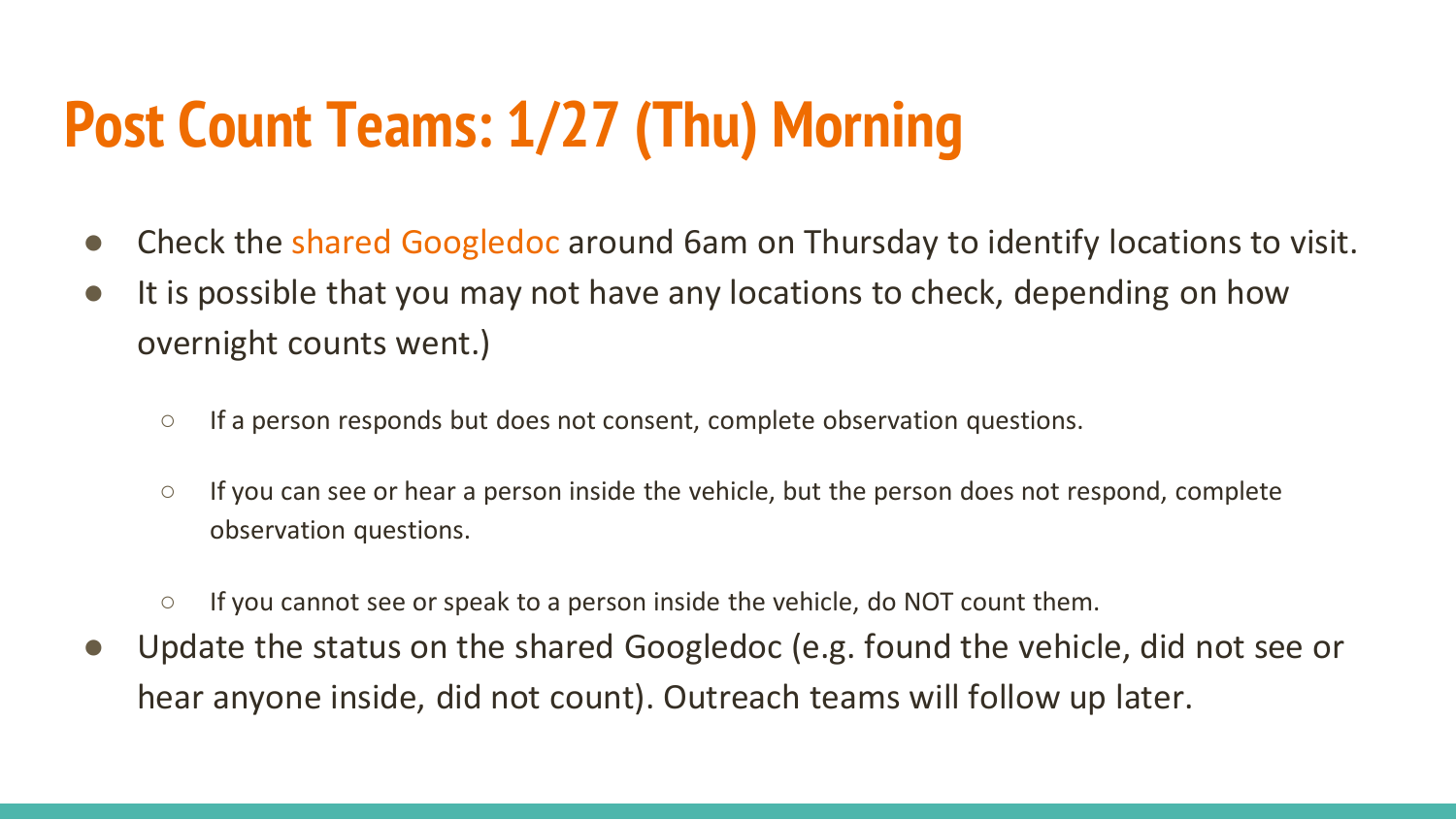### **Post Count at Day Shelters: 1/27 (Thu) Morning**

- Beacon, Safe Haven and Bethel Lutheran Church operate day shelters and will participate in the post count.
- Staff at those shelters generally know who are sleeping in shelters and who may be unsheltered.
- Ask day shelter guests who may have been unsheltered where they slept last night. If they were unsheltered, ask if they met a PIT volunteer overnight. If they had not, complete a survey. Include initials and be as specific as possible regarding the location for deduplication.
- We do not offer gas cards to guests counted at day shelters.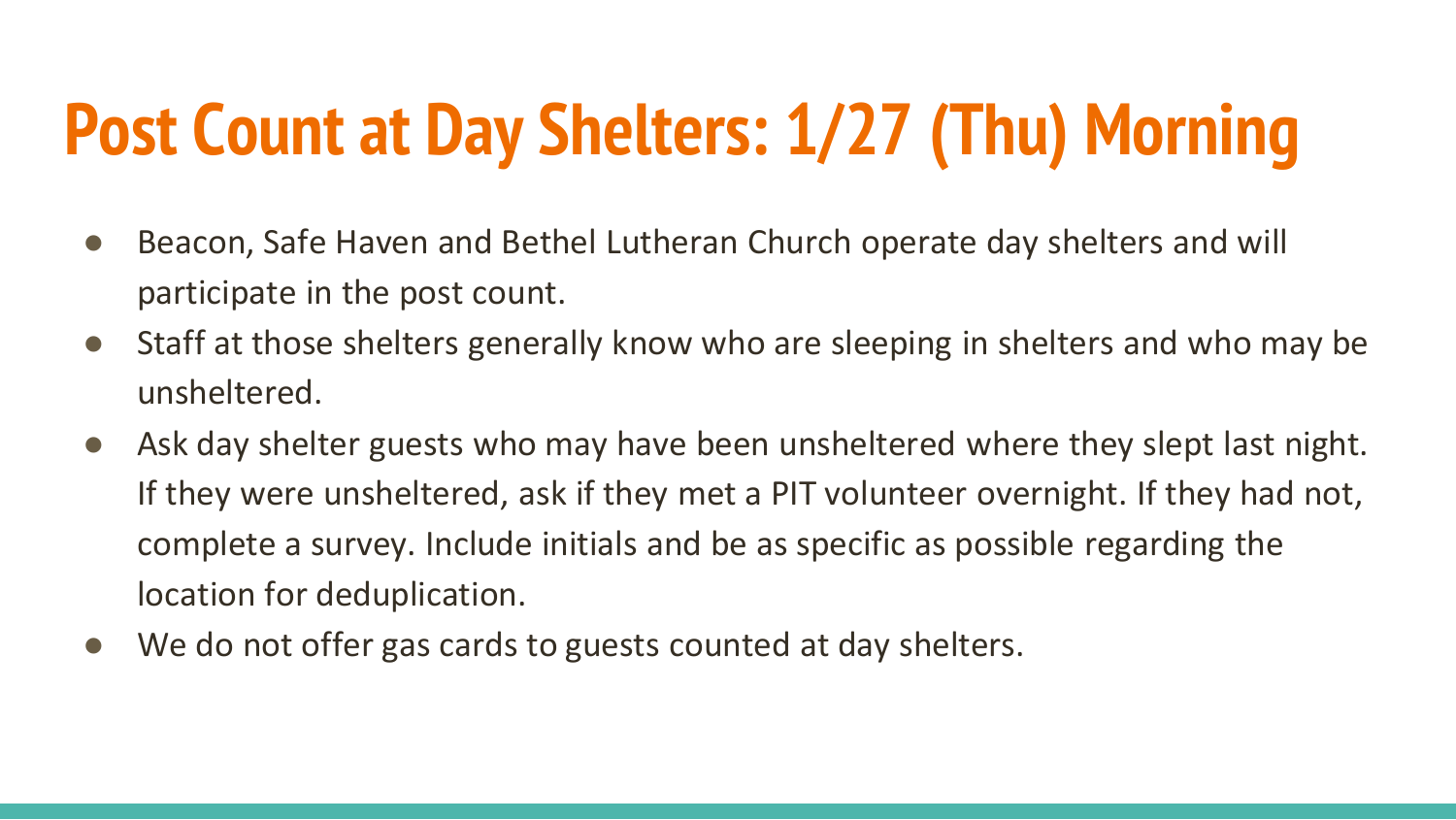## **Post Count 1/27 (Thu) – 2/1 (Tue)**

- Outreach teams may do additional post count through 2/1 (Tue).
- Do the post count only when you believe the person should have been counted but did not. (For example, you checked an encampment site on Wednesday night around 10pm and did not see the person who usually sleeps there. You ask the person two days later where they were on Wednesday night and they returned to their site around midnight.)
- Make sure to ask where they slept on 1/26 (Wed) night and complete the survey as needed.
- Include initials and be as specific as possible regarding the location for deduplication.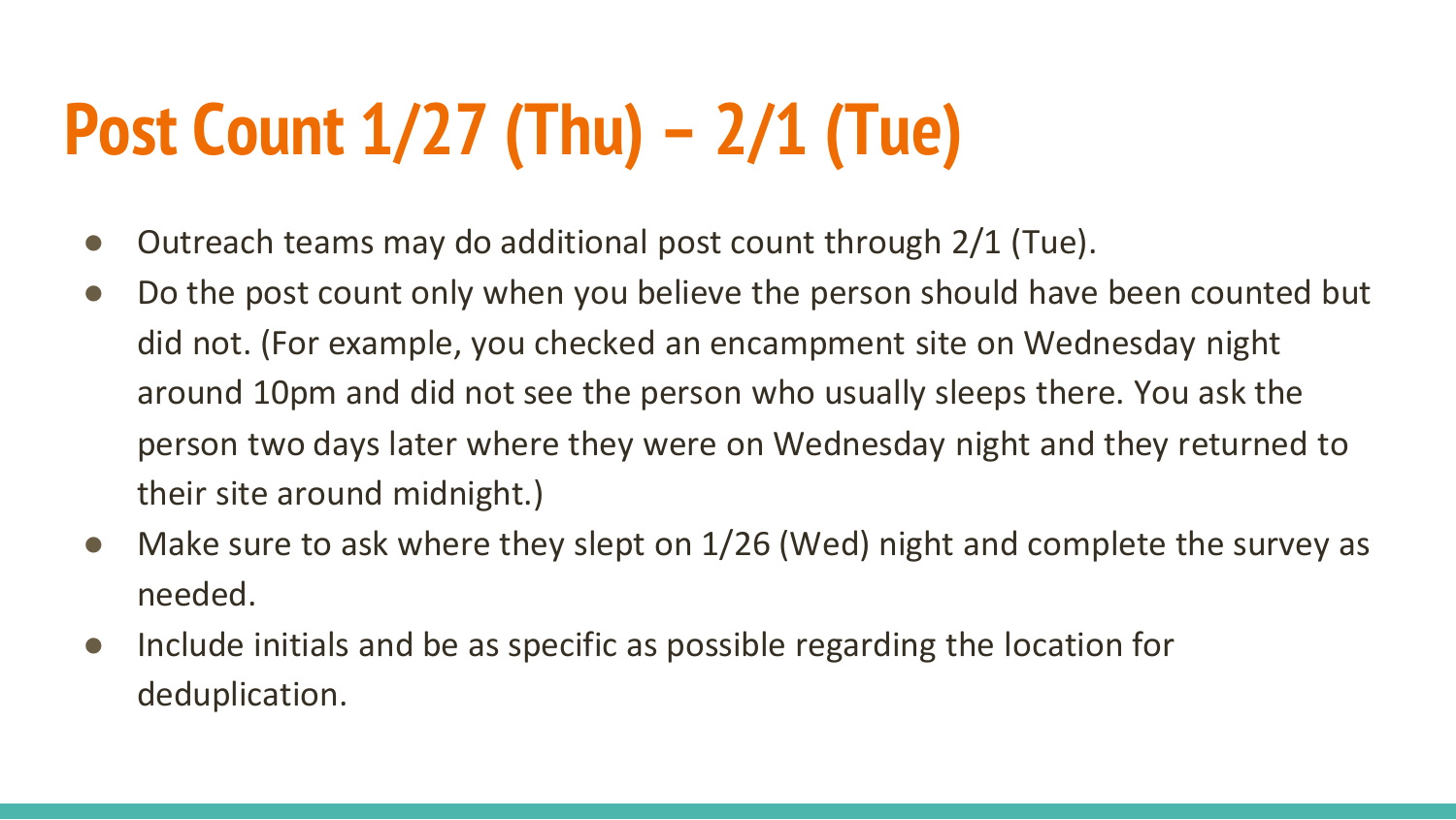## **To Do: Meet your team by 1/24 (Mon)**

Connect with your team by 1/24 (Mon) either in-person or virtually and do the following:

- Decide who will serve as a team lead
- Decide on the meeting time and location for PIT count or post count (most teams should start at 9pm; post count teams start at 7am)
- Decide who will do the interview and who will do write down the information
- Decide who will driver, if sharing a vehicle (it is encouraged to drive separately)
- Exchange contact info to report any last minute changes, including team lead cell number
- Review items to bring
- Review known locations your team needs to cover and decide the route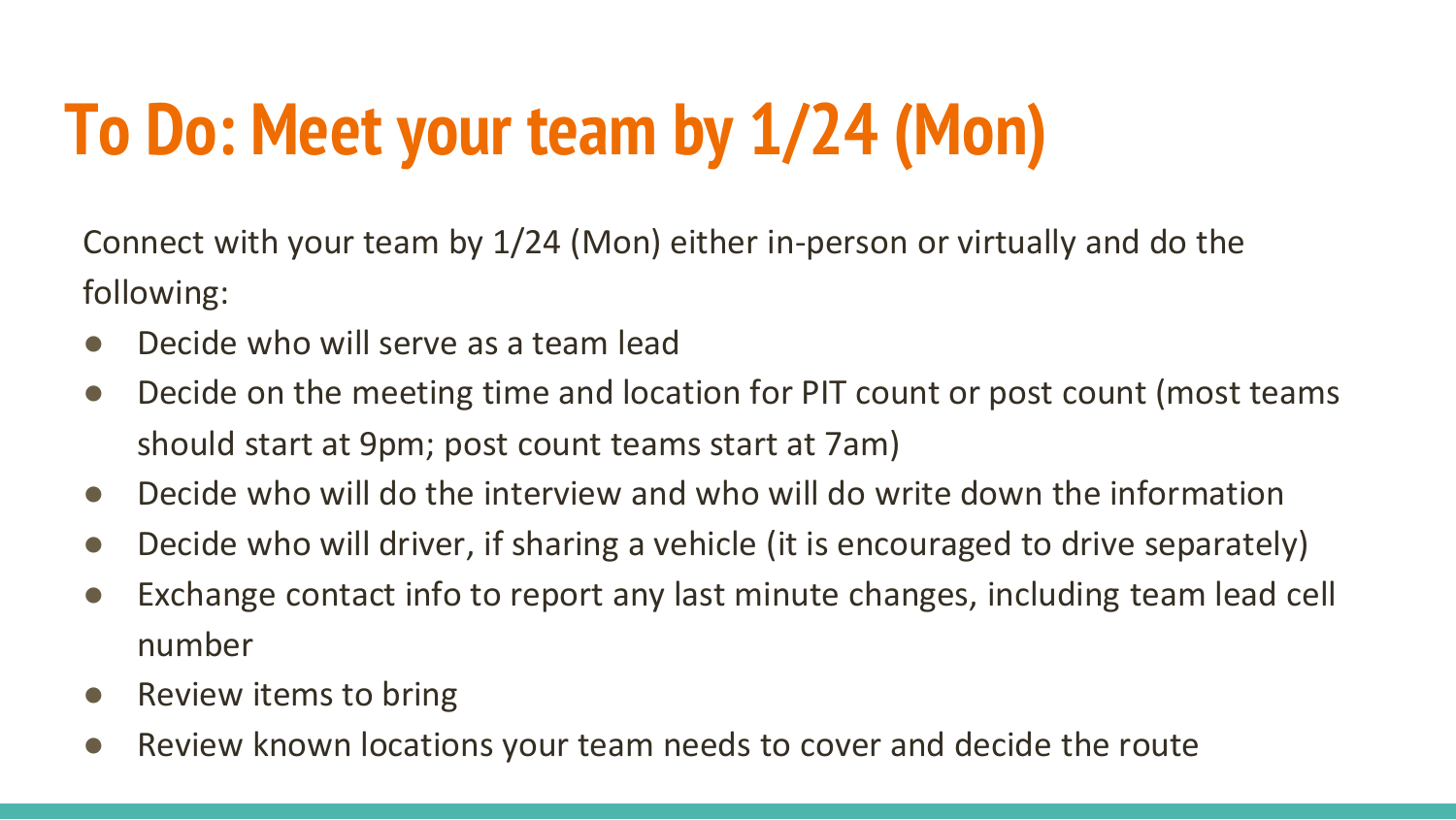### **What to bring on the night of the Count**

- *(Team lead only)* Team lead will receive a packet with a location list, paper survey forms, resource brochure and gas cards. Team lead, you will receive an email from Sarah Lim soon about arranging the team lead packet pick up or drop off.
- Fully charged cell phone (at least 2 cell phones with each team)
- Comfortable walking shoes and appropriate clothing for the weather
- Water to hydrate yourself
- Headlamp or flashlight (one per team member)
- Extra writing utensils
- Additional Items to give out *(optional):* food, water, hygiene items, etc.
- We recommend that you just bring your ID and not carry cash during the PIT count to avoid awkward situations.